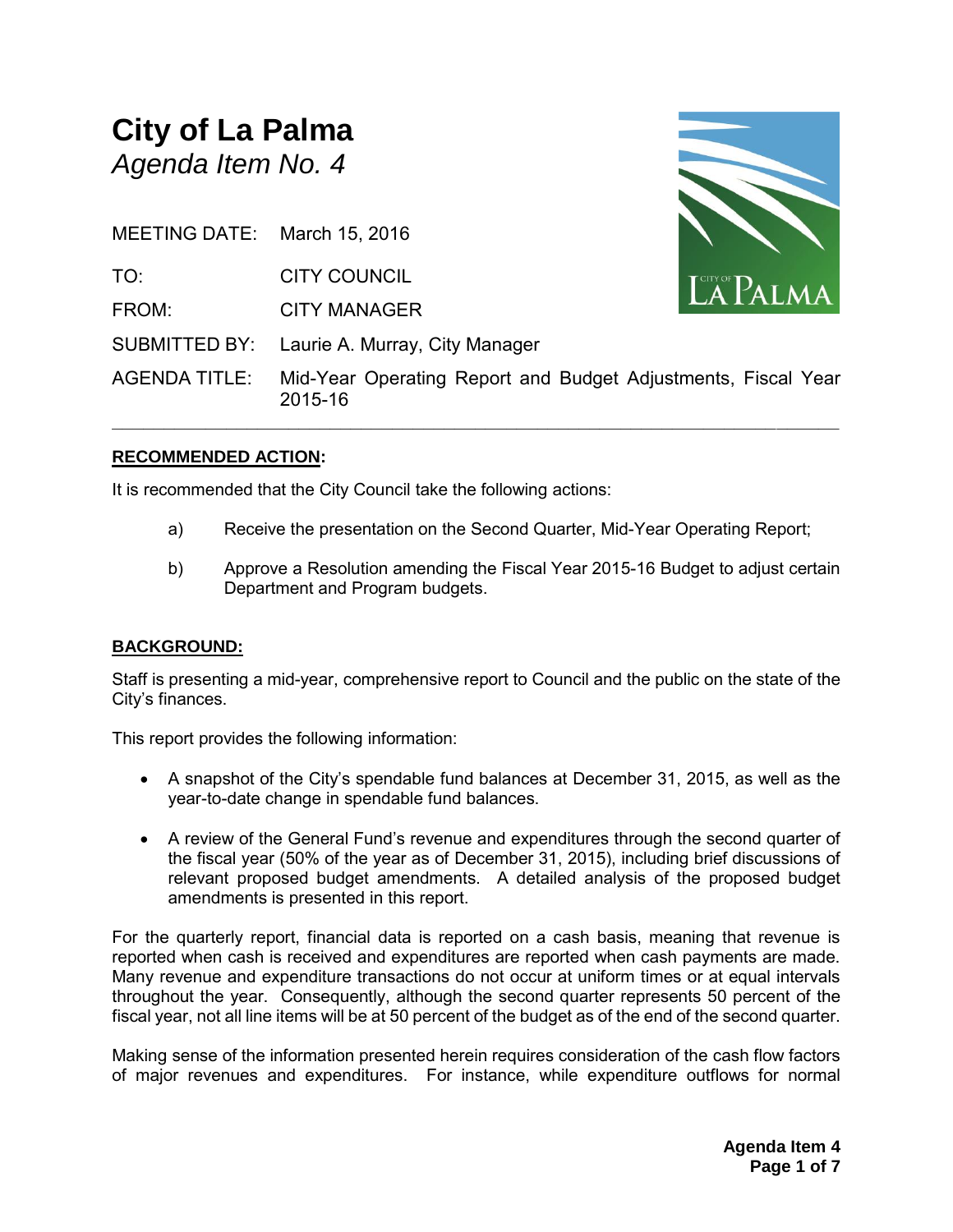operations tend to be relatively even, the cash flow timing of capital expenditures and major revenues such as property taxes are not as equalized.

#### **FINANCIAL SUMMARY AND MID YEAR BUDGET ADJUSTMENTS:**

The intent of this mid-year financial summary report is to provide an understanding for the changes in spendable fund balance. Attached are the following summary schedules through midyear at December 31, 2015:

- Schedule of General Fund Revenues
- Schedule of General Fund Expenditures by Department
- Schedule of General Fund Expenditures by Category
- Schedule of Spendable Fund Balances by Fund
- Schedule of Proposed Mid-Year Budget Adjustments.

With data for six months of the year's revenue and expenditures, staff is proposing budget adjustments to bring the original budget estimates into line with the year's actual activity. The revenue and expenditure schedules include these proposed budget amendments as overview information.

The City's overall spendable fund balance (the sum of cash, investments, and current receivables less current liabilities) has declined by \$2.6 million from the beginning of the fiscal year, from \$29.5 million to \$26.9 million at December 31, 2015. In comparison, the City's spendable fund balance declined by \$1.4 million during this same period in the prior year. The reason for this additional decline of \$1.2 million is due to changes in revenue and expenditures as explained in the remainder of this report. This \$2.6 million reduction in spendable fund balance is accounted for as follows:

- General Fund decreased by \$1.3 million
- Special Revenue Funds increased by \$0.2 million
- Capital Project Funds decreased by \$0.2 million
- Internal Service Funds decreased by \$0.7 million
- Water & Sewer Enterprise Funds decreased by \$0.6 million

The balance of the financial review section will focus on these funds and proposed mid-year budget adjustments.

#### **General Fund**

As shown in the attached charts, General Fund revenues total \$3.7 million (36% of the adopted budget and 37% of the proposed amended budget) and expenditures total \$5.1 million (51% of the adopted budget and 50% of the proposed amended budget) through December 31, 2015.

#### **Revenues**

Due to the timing of major revenue receipts, total General Fund revenue is at 36% of the original budget of \$10.4 million through the end of the second quarter. **The City anticipates receiving revenue of \$9.9 million by fiscal year end (96% of the adopted budget).**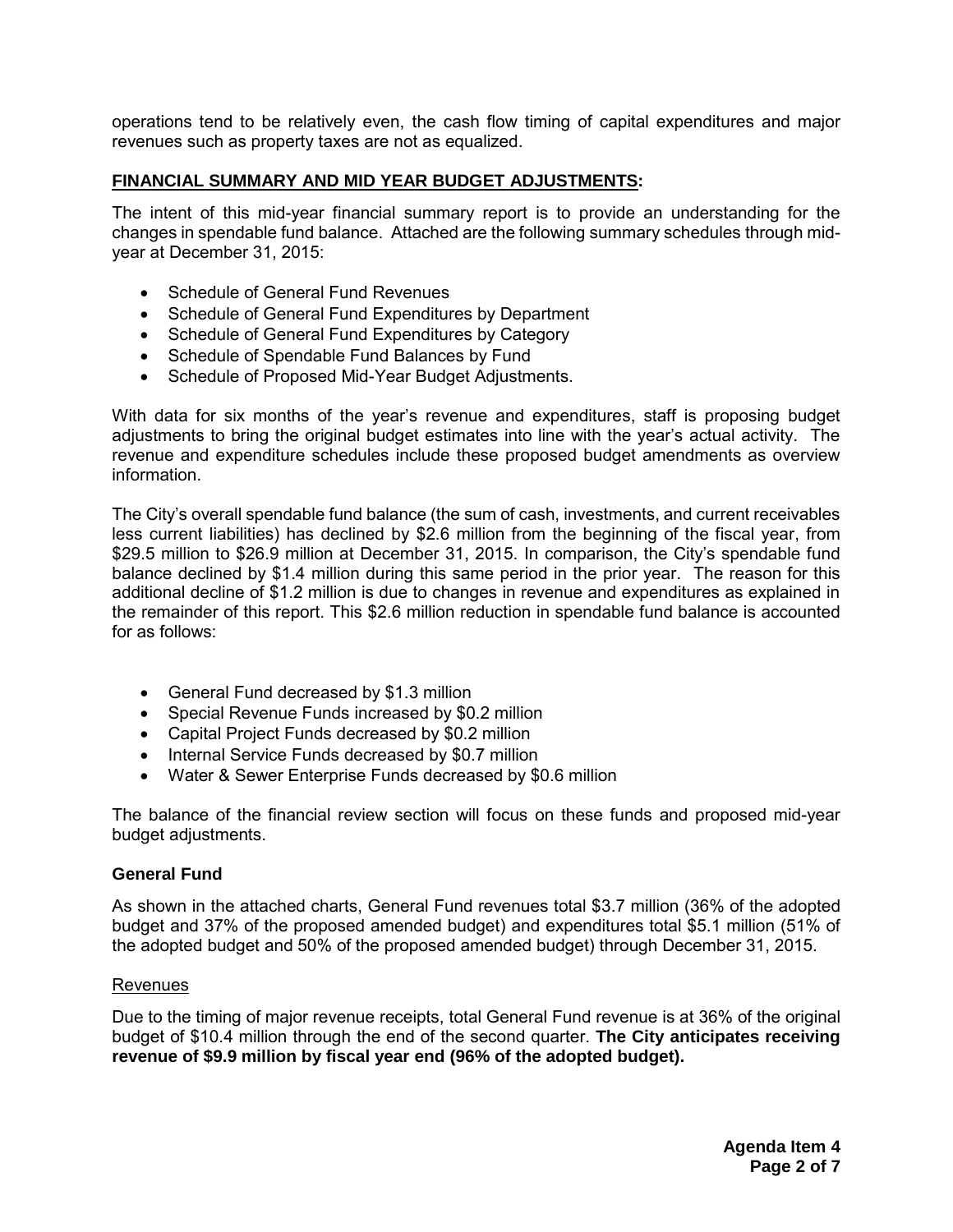The original revenue budget of \$10.4 million has a proposed net reduction of \$449,000 (4%) with the most significant changes resulting from the following:

Proposed Decreases in Budgeted General Fund Revenue

- Sales tax revenue decrease of \$703,000
- Transient occupancy tax decrease of \$45,000

Proposed Increases in Budgeted General Fund Revenue

- Property taxes revenue increase of \$79,000
- Residual property tax revenue increase of \$66,000
- Licenses and permits revenue increase of \$43,000
- Charges for services increase of \$23,000
- AB939 solid waste fees increase of \$25,000
- Successor Agency loan repayments increase of \$67,000

The sales tax reduction is the most significant budget change and is discussed below. The Successor Agency loan repayment was originally budgeted at zero, but the City is now expecting to receive a \$67,000 repayment in June due to available tax increment money. All other proposed revenue budget changes are a result of trend increases during the first six months of the fiscal year.

The three largest revenue sources are property tax, sales tax, and utility users tax. Together, these three revenues account for 70% of the General Fund's adopted revenue budget.

 Property Tax: The General Fund's largest revenue source, property tax, has \$1.1 million revenue recorded through December 31 (33% of the adopted \$3.3 million budget and 32% of the proposed amended \$3.4 million budget). This percentage of revenue received is comparable with the prior year where the City had received 31% of the annual property tax revenue by mid-year of FY 2014-15.

The property tax line item includes secured and unsecured property taxes (budgeted at \$2.0 million) as well as the property tax in lieu of vehicle license fees (budgeted at \$1.3 million). Secured and unsecured property tax payments are distributed in two main payments; the first payment is distributed in December during the second quarter, and the second payment is distributed in April during the fourth quarter. Property tax payments in lieu of vehicle license fees will be received in two installments; the first distribution will be in January 2016 (during the third quarter) and the second installment will be in May 2016 (during the fourth quarter). **The City anticipates receiving all property tax revenue as budgeted and is proposing an increase of \$78,800 to the property tax revenue budget.**

- Sales Tax: The next largest revenue source is sales tax which has \$823,000 revenue recorded at December 31 (29% of the adopted \$2.8 million budget and 39% of the proposed amended \$2.1 million budget). Sales tax receipts lag by two to three months, and the \$823,000 recorded revenue is comprised of the following:
	- $\circ$  July September 2015 actual receipts of \$739,300
	- o FY 2014/15 additional receipts of \$83,300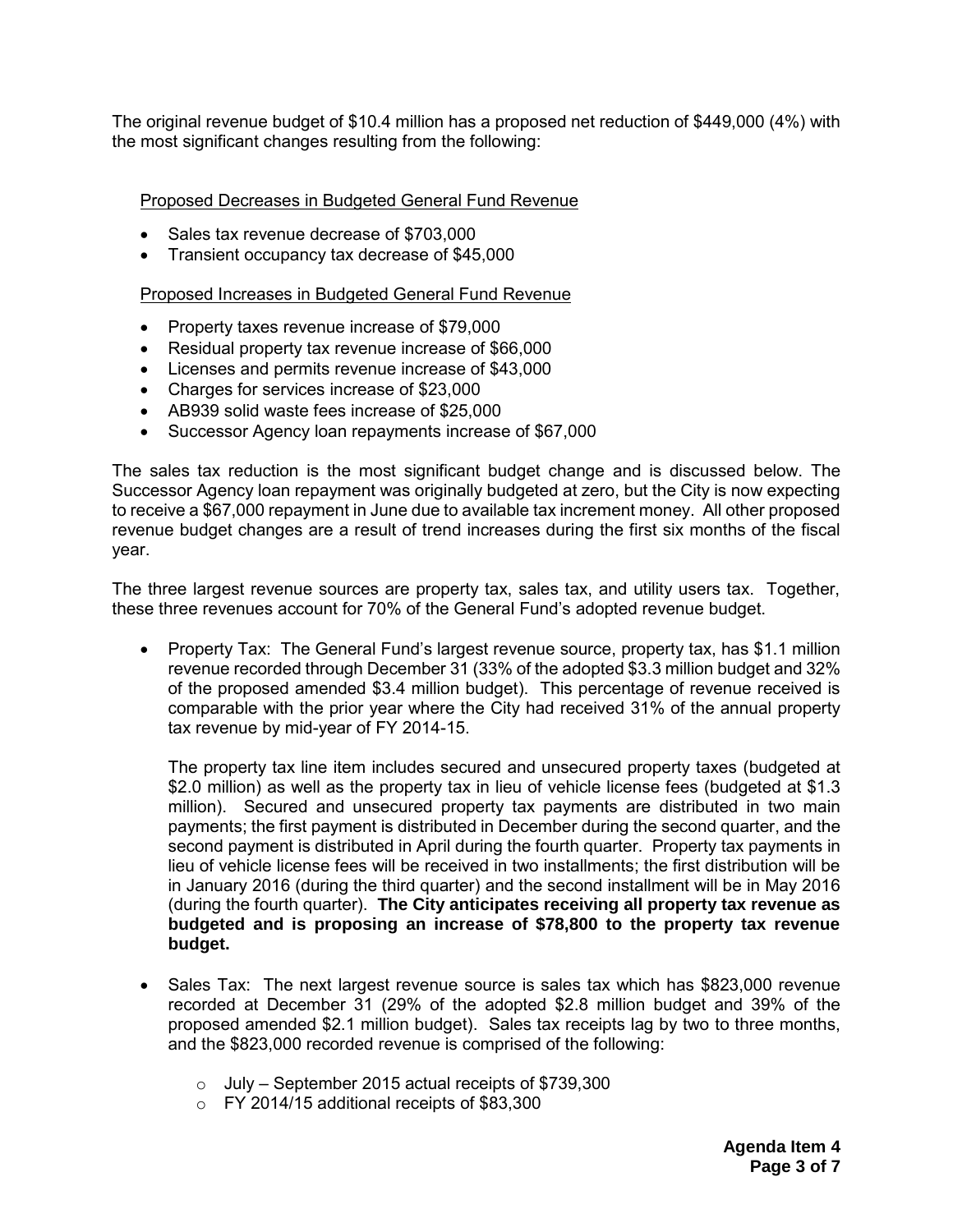Typically, the City would have received the estimate for October 2015's sales tax share by the end of the second quarter, but due to receipt of too much sales tax revenue in the prior year, the City received a payment of zero for the month of October. The City knows that the estimate for the November payment will be for \$44,000 and the December estimate will be for \$210,500. As a result of these repayments and a general reduction in sales tax receipts, **net sales tax revenue for the fiscal year is estimated to be \$2,119,000** which is \$703,400 less than the original budget. Two factors contribute to the the decline in the year's sales tax revenue: 1) is the approximately \$223,000 take back of prior overpayments that was expected in FY 2014-15; and 2) is a decline in oil prices.

Also included in the sales tax line item is property tax in lieu of sales tax (budgeted at \$739,200 with a proposed amended budget of \$661,000). Payments for this will be received in two equal installments; the first distribution will be in January 2015 (during the third quarter) and the second installment will be in May 2015 (during the fourth quarter). Due to the reduction in sales tax revenue, the property tax in lieu of sales tax is also anticipated to be less than originally budgeted.

 Utility Users Tax: The third largest revenue source is utility users tax, budgeted at \$1.1 million. Payments received through December 31 total 44% of budget at \$498,000. Utility users tax payments lag by one month; consequently, extrapolating the five months of payments received through December 31 to six months results in an estimate of \$597,000 which is 52% of the budget. **The City anticipates receiving \$10,000 more than the originally budgeted utility users tax revenue of \$1,139,300.**

## **Expenditures**

The General Fund's expenditures total \$5.05 million at December 31 (51% of the \$9.9 million adopted budget and 50% of the proposed amended budget of \$10.0 million). This is comparable to the prior year, where 49% of the General Fund's annual expenditures were incurred by the end of the second quarter. **With proposed budget amendments, Staff anticipates that expenditures within all departments will match the proposed amended budget amounts at fiscal year-end**.

The original General Fund expenditure budget of \$9,879,000 is proposed to be increased by \$166,000 to \$10,045,000, a 1.7% increase. The transfer out to COR is proposed to remain at \$250,000 for the year. As explained in more detail below, the General Government and Administrative Services Department is requesting an increase of \$181,600 and the Community Development Department is requesting an increase of \$1,000 while the Police Department is proposing a decrease of \$16,200.

 The General Government and Administrative Services Department is comprised of the divisions for City Council, City Manager, Legal Services, Administration, City Clerk, Community Promotions, Fiscal Services, Human Resources, and Technology & Communications. The adopted budget for this department totals \$2.7 million, and as of December 31, expenditures total \$1.7 million (62% of the adopted budget).

The proposed budget change is a net increase of \$181,600 (6.7%). This net increase is due to the following major changes: \$55,300 new professional services agreement for public engagement, \$20,100 for additional labor attorney expenses, and \$100,000 for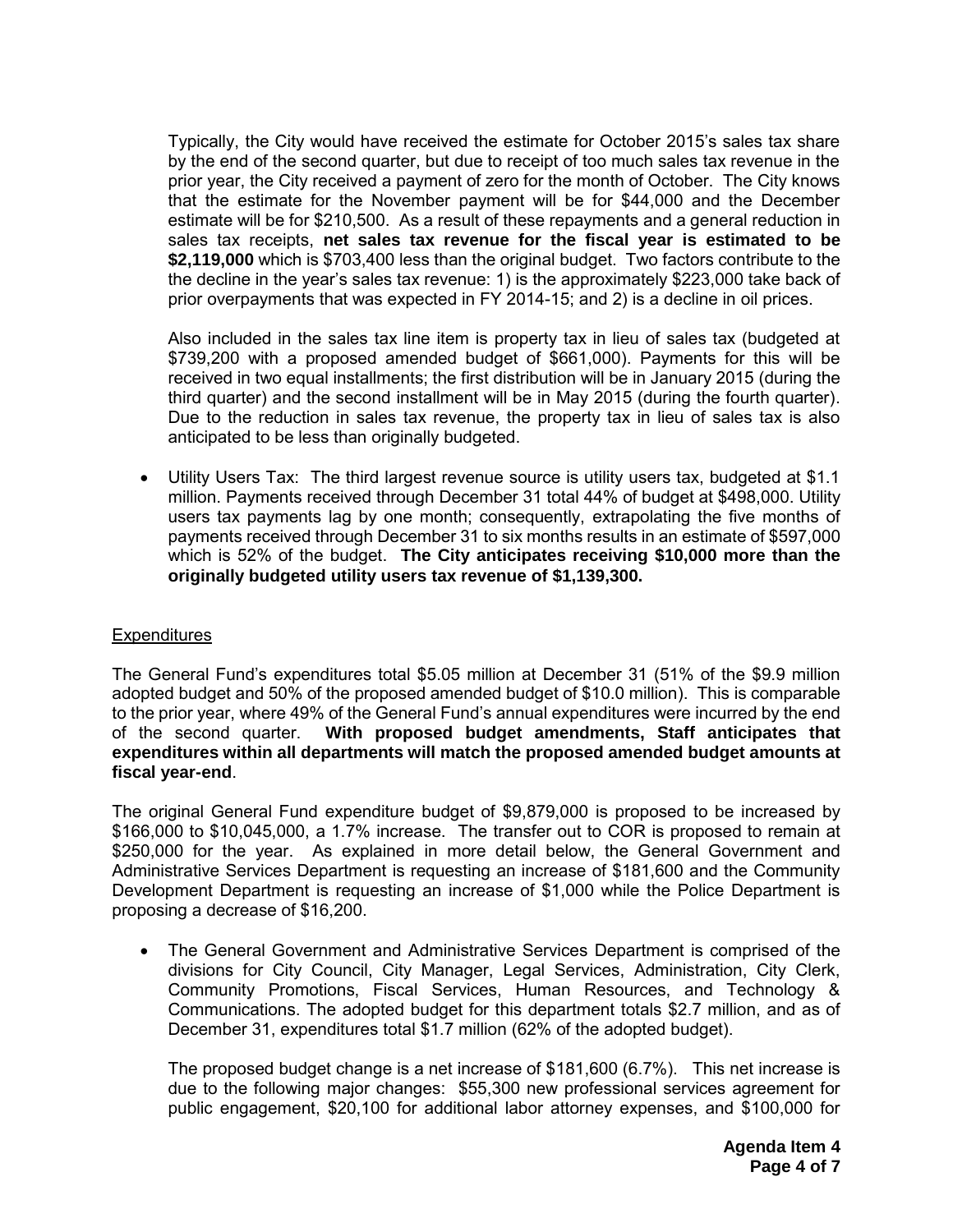termination pay due to long-term employees leaving the City's employment. There is also a \$30,000 proposed increase to professional accounting services due to a vacancy, but this increase is basically offset by salary and benefit savings due to the vacancy.

- The Police Department has the largest expenditure budget at \$4.7 million (48% of the total General Fund adopted budget). As of December 31, expenditures totaled \$2.3 million (48% of the adopted budget). The Police Department budget has proposed reductions of \$16,200, mainly a result of savings from vacancies in the police administration division. There are other offsetting proposed budget changes in various professional service and materials/supplies costs.
- The Community Services Department covers a wide range of services that are provided to the citizens including Health & Wellness, Recreation Facility Operations, Special Events, Youth and Family Services, Citywide Maintenance, Engineering, Parks & Medians, and Street Maintenance divisions. This department has an original budget of \$2.0 million and has no proposed changes. As of December 31, expenditures total \$901,000 (45% of the adopted budget).
- The Community Development Department accounts for the Building and Safety, Code Enforcement, and Planning divisions. This department has an original budget of \$454,000 with a requested increase of \$1,000 (0.2%). As of December 31, expenditures totaled \$190,000 (42% of the adopted budget). The requested increase is due to advertising costs being higher than anticipated when the budget was prepared.

The expenditure outflows for normal operations are at 51 percent of the budget: Personnel costs total \$3.6 million (55% of the adopted budget, higher than 50% due to employee retirements occurring in the first half of the year), and Maintenance & Operations costs total \$1.5 million (45% of the adopted budget). The cash flow timing of capital expenditures is not as equalized, and capital outlay costs total \$5,000 (15% of the adopted budget).

It is important to note that \$81,000 in additional savings to the General Fund are expected due to labor savings.

# **Special Revenue Funds**

Special Revenue funds are comprised of a variety of funds whose revenues are restricted for specific purposes. During the six months ending December 31, 2015, the spendable fund balance of special revenue funds increased by \$274,000 to \$1.5 million. The special revenue funds with the most significant activity through December 31, 2015 are the Streets Fund (with an increase to spendable fund balance of \$67,000), the Measure M2 Fund (with an increase to spendable fund balance of \$88,000), the Supplemental Law Enforcement Fund (with an increase to spendable fund balance of \$19,600), and the Successor Agency Housing Entity Fund (with an increase to spendable fund balance of \$85,900).

## Streets Fund

During the six months ending December 31, 2014, the Streets Fund had an increase to spendable fund balance of \$67,000, a result of revenues exceeding expenditures. Revenues consist of remittances from the State for the City's share of gas tax. Through mid-year, revenues total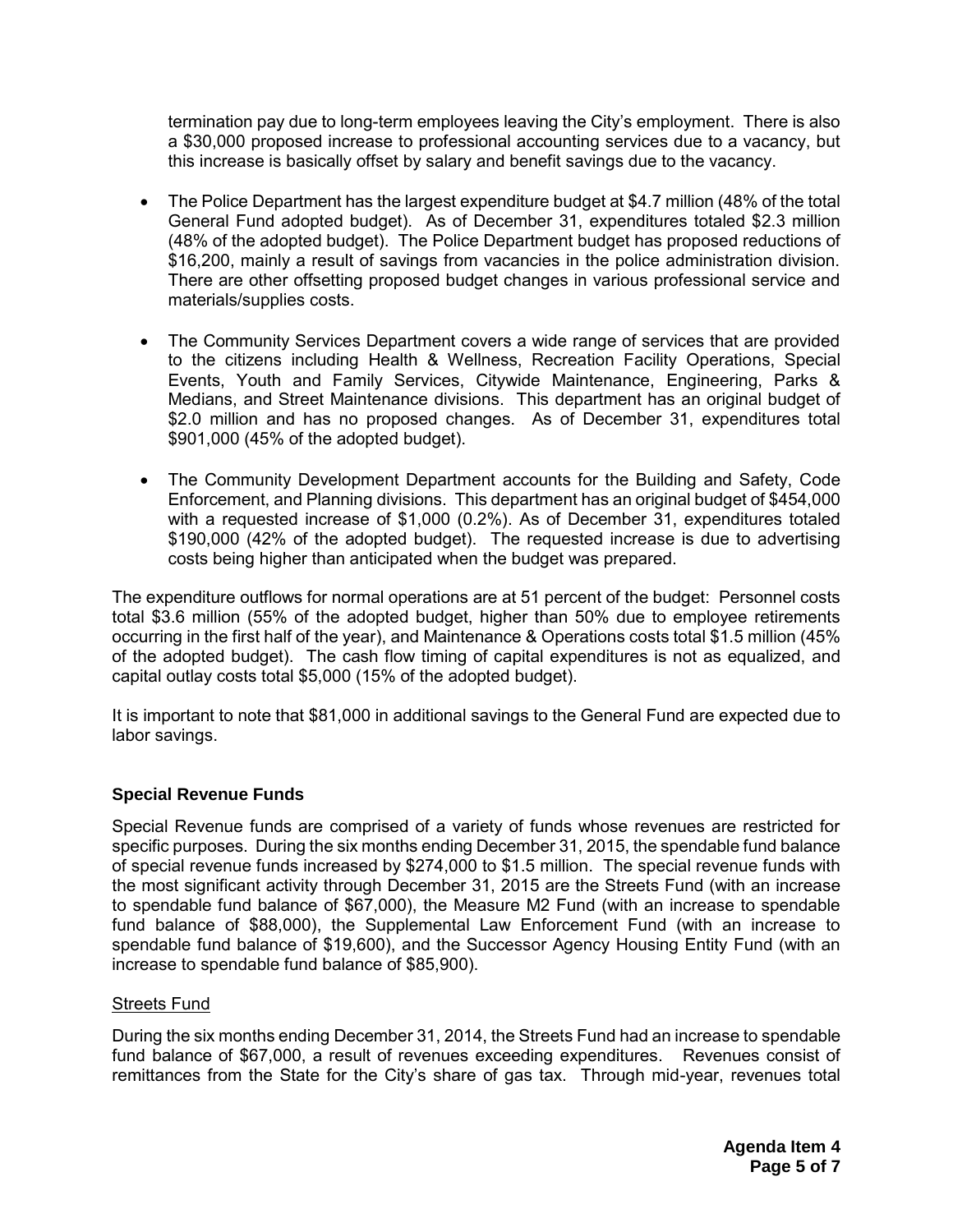#### \$185,000 and are at 52% of the original budget. **The City is expecting to receive and expend/transfer the budgeted amounts of \$351,500 and \$359,700.**

Operating expenditures consist of costs for normal street maintenance, traffic signal operations and maintenance, and traffic control operations. Operating costs total \$96,100 through mid-year and are at 37% of the budget. This is comparable to the prior year where operating costs totaled 37% of the budget at mid-year.

### Measure M2 Fund

During the six months ending December 31, 2015, the Measure M2 Fund had an increase to spendable fund balance of \$88,000, a result of revenues exceeding expenditures. Revenues consist of the City's share of revenues from the County's Measure M sales tax. Payments received through December 31 total 9% of the revenue budget at \$1.0 million. The budgeted revenues consist of the City's fair share of Measure M sales tax monies and an additional \$750,000 grant for use on the City's Arterial Pavement Management Program. **The City anticipates receiving Measure M2 monies as originally budgeted.**

Although \$1.3 million has been budgeted for the Arterial Pavement Management project, there have been no expenditures as of December 31, 2015. **This program cost is expected to approximate the budget by fiscal year end.**

#### Supplemental Law Enforcement Fund

During the six months ending December 31, 2015, the Supplemental Law Enforcement Fund had an increase to spendable fund balance of \$19,600. The City budgeted to receive \$100,200 in State money for front-line police services. Through mid-year, the City has received \$60,600 (60.5% of the budget). The City has charged \$41,000 against these monies through mid-year. **The City anticipates spending all of the money received during the year for front-line police services**.

## Successor Agency Housing Authority Fund

During the six months ending December 31, 2015, the Successor Agency Housing Authority Fund had an increase to spendable fund balance of \$85,900. Monies received in and payment made out of this fund are related to the housing activities of the former redevelopment agency. **The City anticipates receiving and spending all of the money as budgeted.**

## **Capital Projects Funds**

The Capital Projects Funds are comprised of the Capital Outlay Reserve Fund (COR) and the One-Time Projects Fund. The One-Time Projects Fund has costs totaling \$19,600 through midyear for the Countywide 800 MHz Communication System. During the six months ending December 31, 2015, COR incurred costs of \$235,800 for capital project costs. The arterial pavement management and the energy efficiency projects are the major projects worked on through mid-year. Other projects that incurred costs through mid-year include storm drain, ADA, and building improvements.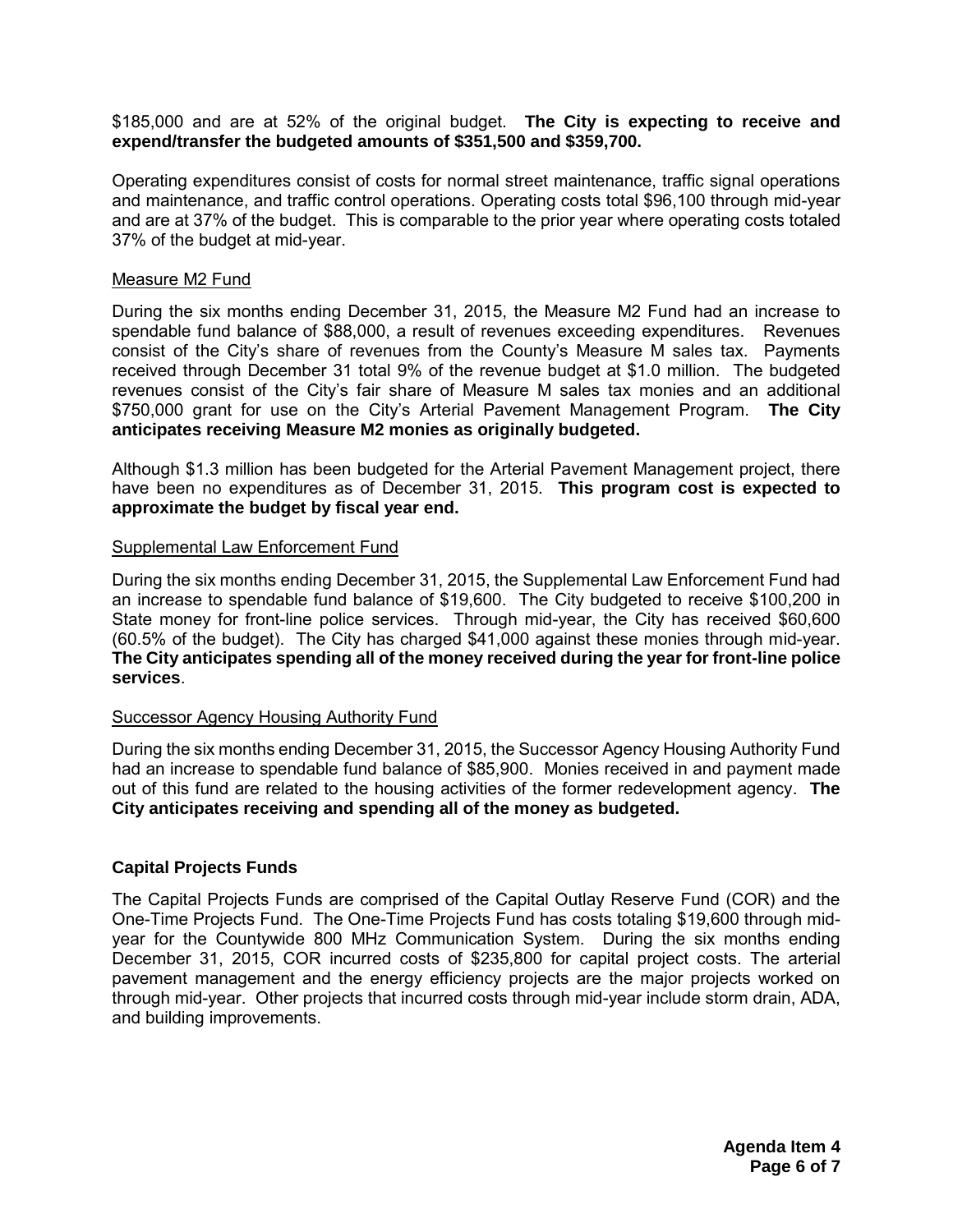#### **Water and Sewer Funds**

The water and sewer funds had a total reduction in spendable fund balance of \$560,000. The reason for this is because revenues are less than expenses. The revenues totaled \$962,000 but lag by one or two months because of accounting for year-end receivables. Although slightly below anticipated amounts, by year-end, revenues and expenditures are anticipated to approximate the budgeted amounts.

### **Internal Service Funds**

The Internal Service Funds are comprised of the Risk Management, Vehicle Replacement, and Technology Replacement Funds. The Internal Service Funds began the year with a spendable fund balance of \$2.8 million which has been reduced by \$700,000 to \$2.1 million at December 31. The reduction in the spendable fund balance is mainly due to the annual insurance payments for workers' compensation, property, and general liability coverage which are due at the beginning of the fiscal year. The internal service funds recover costs by charging the General, Water, and Sewer Funds for their proportional share of the costs. This cost recovery is distributed evenly over the fiscal year, even when costs are incurred at the beginning of the fiscal year.

#### **ALTERNATIVES:**

The City Council can approve the recommended budget adjustments or direct staff to further review all or specific budget adjustments prior to approval.

#### **FISCAL IMPACT:**

Failure to adjust the budget now, in most cases, will merely cause the year end budget to have a large number of over and under expended accounts. Some of the recommended adjustments however are necessary to fulfill certain spending commitments or to authorize expenditures for programs or projects authorized subsequent to the adoption of the budget.

**APPROVED:**

 City Manager

- Attachments: 1. Second Quarter Summary Schedules
	- 2. Proposed Resolution
	- 3. Recommended Mid-Year Budget Adjustments (Exhibit A of Proposed Resolution)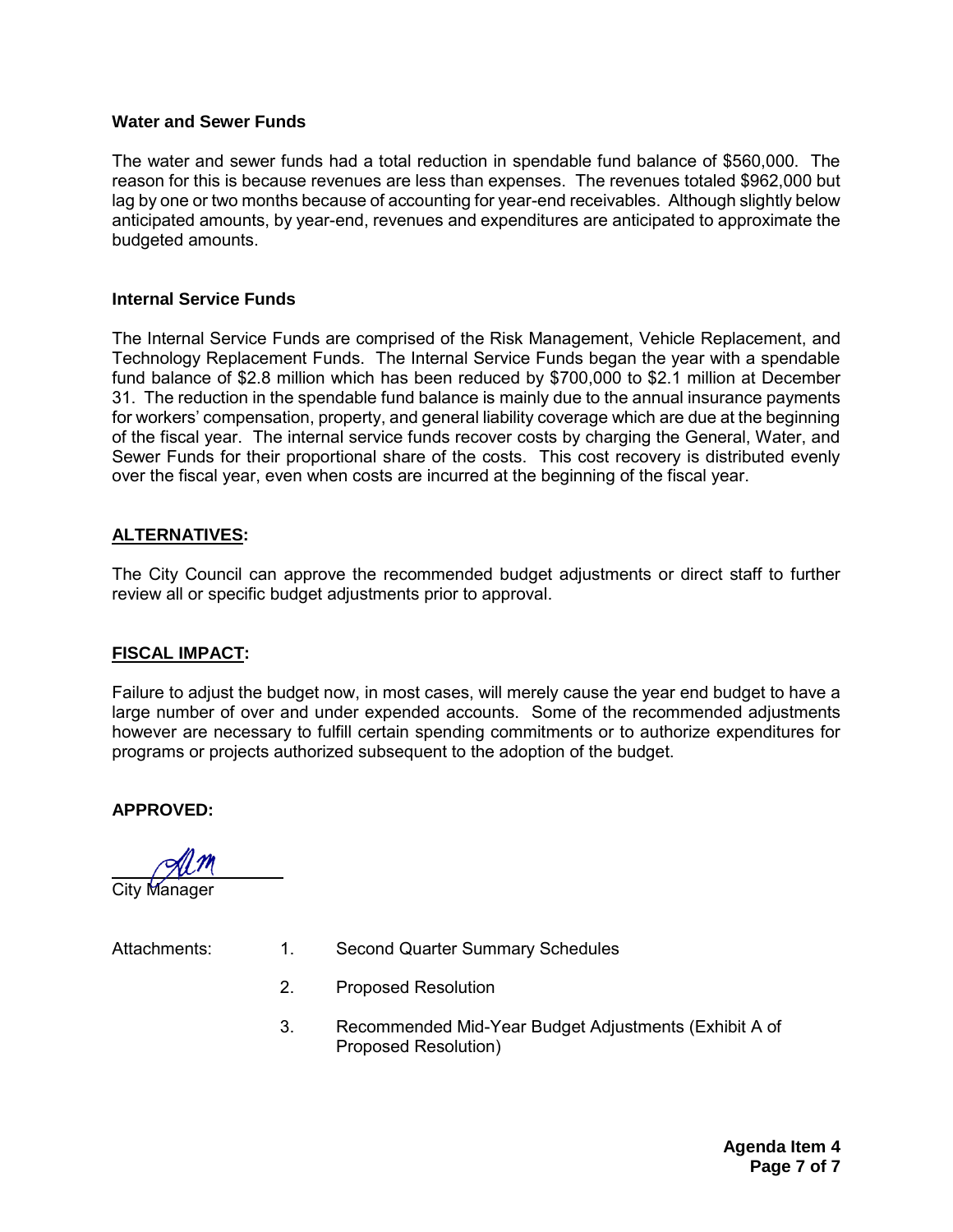#### **MID-YEAR FINANCIAL REPORT, FISCAL YEAR 2015-16 GENERAL FUND REVENUES BY TYPE FISCAL YEAR QUARTER ENDING DECEMBER 31, 2015**

|                                |                    |                |                   | FY 2015-16    |                          |                       |                       |                                      | FY 2014-15        |           |                |                  |                       |  |    | Q2 Variance           |
|--------------------------------|--------------------|----------------|-------------------|---------------|--------------------------|-----------------------|-----------------------|--------------------------------------|-------------------|-----------|----------------|------------------|-----------------------|--|----|-----------------------|
|                                |                    |                |                   |               | Year-to-Date             | Q <sub>2</sub> Actual | Q <sub>2</sub> Actual |                                      | <b>Prior Year</b> |           |                | <b>Prior YTD</b> | Q <sub>2</sub> Actual |  |    | FY 2015-16            |
|                                |                    | Proposed       | Proposed          | Proposed      | <b>Actual through</b>    | as a % of             | as a % of             |                                      |                   | Actual    | Actual through |                  | as a % of             |  |    | to FY 2014-15         |
|                                | Adopted            | <b>Budget</b>  | Amended           | <b>Budget</b> | 12/31/2015               | Adopted               | Amended               |                                      |                   | Annual    |                | 12/31/2014       | Annual                |  |    | Increase /            |
| <b>Revenue Type</b>            | <b>Budget</b>      | Amendment      | <b>Budget</b>     | Change        | (50% of FY)              | <b>Budget</b>         | <b>Budget</b>         |                                      |                   | Revenue   |                | (50% of FY)      | Revenue               |  |    | <decrease></decrease> |
| Property Tax                   | \$<br>3,311,500 \$ | 78,800         | 3,390,300<br>- \$ | 2.38%         | \$<br>1,085,330          | 33%                   | 32%                   |                                      | \$                | 3,260,967 | -\$            | 1,025,843        | 31%                   |  | \$ | 59,487                |
| Sales Tax                      | 2,822,400          | (703, 400)     | 2,119,000         | -24.92%       | 822,632                  | 29%                   | 39%                   |                                      |                   | 2,560,939 |                | 1,260,326        | 49%                   |  |    | (437, 694)            |
| <b>Utility Users Tax</b>       | 1,139,300          | 10,000         | 1,149,300         | 0.88%         | 497,865                  | 44%                   | 43%                   |                                      |                   | 1,126,749 |                | 476,890          | 42%                   |  |    | 20,975                |
| <b>Residual Property Tax</b>   | 133,900            | 66,100         | 200,000           | 49.37%        | $\overline{\phantom{0}}$ | 0%                    | 0%                    |                                      |                   | 126,355   |                |                  | 0%                    |  |    |                       |
| <b>Franchise Fees</b>          | 415,500            | (12,000)       | 403,500           | $-2.89%$      | 66,450                   | 16%                   | 16%                   |                                      |                   | 407,114   |                | 66,806           | 16%                   |  |    | (356)                 |
| <b>Transient Occupancy Tax</b> | 345,000            | (45,000)       | 300,000           | $-13.04%$     | 107,623                  | 31%                   | 36%                   |                                      |                   | 346,077   |                | 90,522           | 26%                   |  |    | 17,101                |
| Licenses and Permits           | 295,200            | 43,000         | 338,200           | 14.57%        | 248,085                  | 84%                   | 73%                   |                                      |                   | 357,912   |                | 163,232          | 46%                   |  |    | 84,853                |
| Intergovernmental              | 33,000             |                | 33,000            | 0.00%         | 19,313                   | 59%                   | 59%                   |                                      |                   | 51,591    |                | 11,866           | 23%                   |  |    | 7.447                 |
| <b>Charges for Services</b>    | 490,100            | 22,500         | 512,600           | 4.59%         | 282,270                  | 58%                   | 55%                   |                                      |                   | 539,582   |                | 266,629          | 49%                   |  |    | 15,641                |
| <b>Fines and Forfeitures</b>   | 161,000            | (800)          | 160,200           | $-0.50%$      | 60,731                   | 38%                   | 38%                   |                                      |                   | 144,972   |                | 56,304           | 39%                   |  |    | 4,427                 |
| Use of Money and Property      | 317.600            |                | 317,600           | $0.00\%$      | 77.020                   | 24%                   | 24%                   |                                      |                   | 236.877   |                | 192,390          | 81%                   |  |    | (115, 370)            |
| Other Revenue                  | 291,500            | 92,100         | 383,600           | 31.60%        | 133,565                  | 46%                   | 35%                   |                                      |                   | 321,842   |                | 198,239          | 62%                   |  |    | (64, 674)             |
| Interfund Charges              | 626,600            |                | 626,600           | 0.00%         | 293,850                  | 47%                   | 47%                   |                                      |                   | 283,100   |                | 141,550          | 50%                   |  |    | 152,300               |
| <b>Total Revenues</b>          | 10,382,600         | $(448,700)$ \$ | 9,933,900         | $-4.32%$      | 3,694,734                | 36%                   | 37%                   | 40%<br>9,764,077<br>3,950,597<br>-\$ |                   |           | \$             | (255, 863)       |                       |  |    |                       |
|                                |                    |                |                   |               |                          |                       |                       |                                      |                   |           |                |                  |                       |  |    |                       |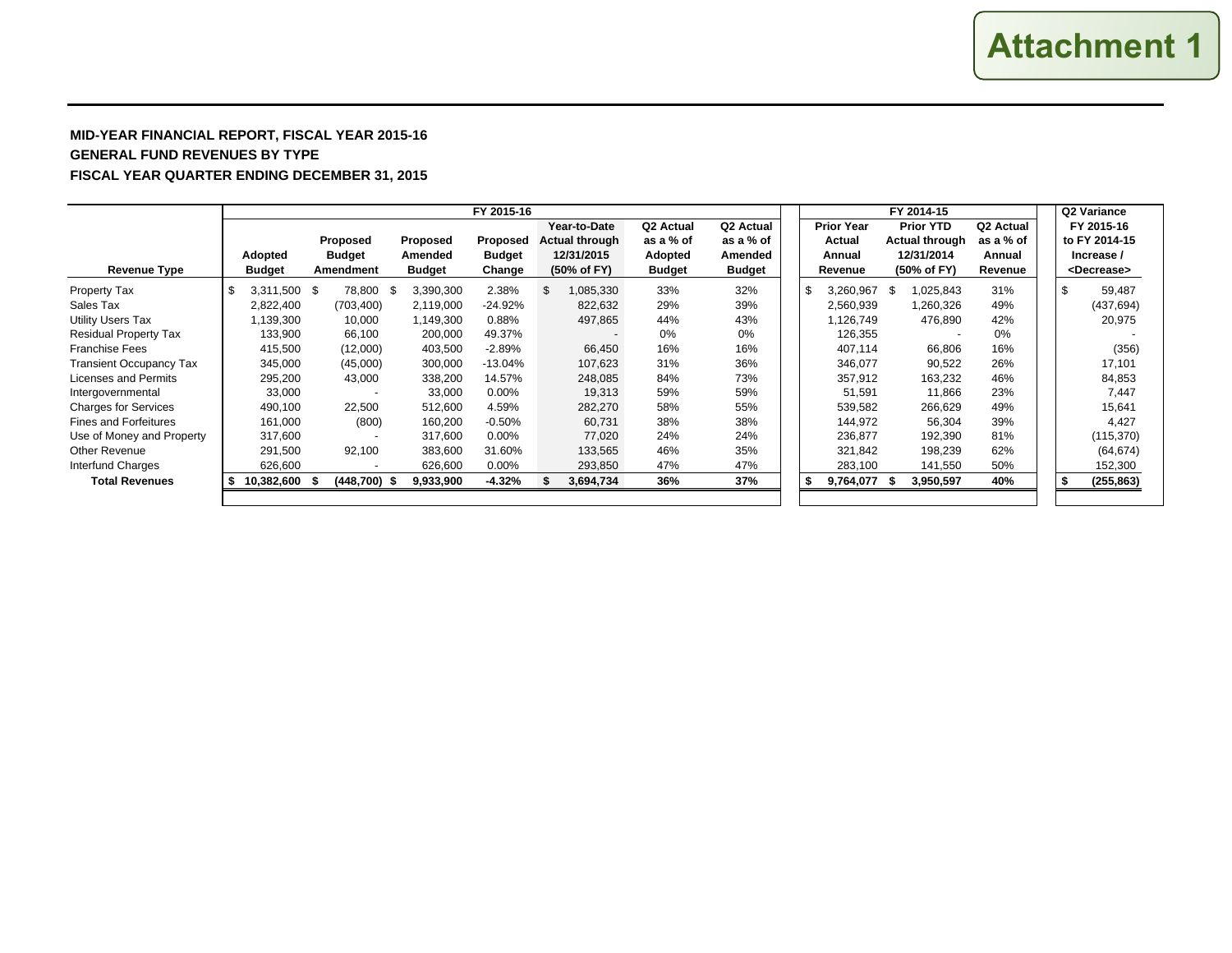#### **MID-YEAR FINANCIAL REPORT, FISCAL YEAR 2015-16 GENERAL FUND EXPENDITURES BY DEPARTMENTFISCAL YEAR QUARTER ENDING DECEMBER 31, 2015**

|                              |                |               |                   | FY 2015-16    |                       |                |               |    |                     |     | FY 2014-15       |                     |  | Q2 Variance           |  |
|------------------------------|----------------|---------------|-------------------|---------------|-----------------------|----------------|---------------|----|---------------------|-----|------------------|---------------------|--|-----------------------|--|
|                              |                |               |                   |               | Year-to-Date          | Q2 Actual      | Q2 Actual     |    | <b>Prior Year</b>   |     | <b>Prior YTD</b> | Q2 Actual           |  | FY 2015-16            |  |
|                              |                | Proposed      | Proposed          | Proposed      | <b>Actual through</b> | as a % of      | as a % of     |    | Actual              |     | Actual through   | as a % of           |  | to FY 2014-15         |  |
|                              | Adopted        | <b>Budget</b> | Amended           | <b>Budget</b> | 12/31/2015            | <b>Adopted</b> | Amended       |    | Annual              |     | 12/31/2014       | Annual              |  | Increase /            |  |
| <b>Department</b>            | <b>Budget</b>  | Amendment     | <b>Budget</b>     | Change        | (50% of FY)           | <b>Budget</b>  | <b>Budget</b> |    | <b>Expenditures</b> |     | (50% of FY)      | <b>Expenditures</b> |  | <decrease></decrease> |  |
| General Government/Admin Svc | 2,690,700 \$   | 181.590       | 2.872.290<br>- \$ | 6.75%         | 1,680,875             | 62%            | 59%           | -9 | .427.948            | \$. | 652.424          | 46%                 |  | $1,028,451$ (1)       |  |
| Police                       | 4,713,200      | (16, 200)     | 4,697,000         | $-0.34%$      | 2,280,433             | 48%            | 49%           |    | 4,840,193           |     | 2,408,644        | 50%                 |  | (128, 211)            |  |
| <b>Community Services</b>    | 2,021,300      |               | 2,021,300         | $0.00\%$      | 901,106               | 45%            | 45%           |    | .956,538            |     | 1,004,589        | 51%                 |  | (103, 483)            |  |
| <b>Community Development</b> | 454.100        | 1,000         | 455,100           | 0.22%         | 190,139               | 42%            | 42%           |    | 526.198             |     | 230,050          | 44%                 |  | (39, 911)             |  |
| Total                        | $9,879,300$ \$ | 166.390       | \$10.045.690      | 1.68%         | 5,052,553             | 51%            | 50%           |    | 8,750,877           |     | 4,295,707        | 49%                 |  | 756,846               |  |
|                              |                |               |                   |               |                       |                |               |    |                     |     |                  |                     |  |                       |  |

Note 1: The increase is due to charging employee benefits costs and a portion of the technology/communications costs to the General Fund Administration Department in FY 15/16 rather than to Internal Service Funds as was done in FY 14/15. The comparable prior year's employee benefits costs that were charged to the Internal Service Fund totaled \$1,371,360 and the comparable prior year's technology/communications costs that were charged to the General Fund totaled \$149,671. When these prior year costs are considered, then the Administation Department change from the prior year results in a decrease in costs of \$492,580.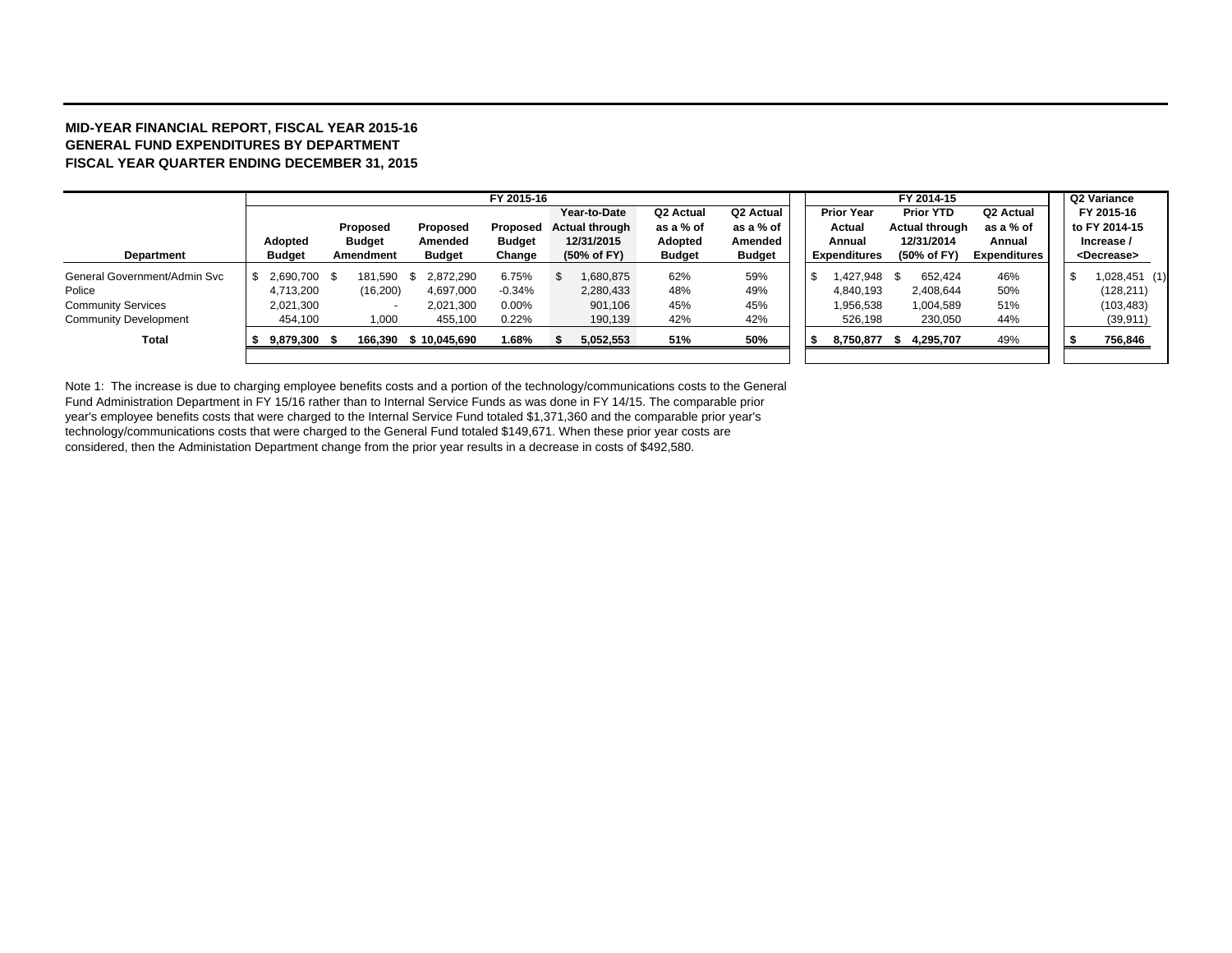#### **MID-YEAR FINANCIAL REPORT, FISCAL YEAR 2015-16 GENERAL FUND EXPENDITURES BY CATEGORY FISCAL YEAR QUARTER ENDING DECEMBER 31, 2015**

|                             |               | FY 2015-16        |               |         |               |               |  |                       |               |                       |                     | Q2 Variance      |                |                       |                       |             |  |
|-----------------------------|---------------|-------------------|---------------|---------|---------------|---------------|--|-----------------------|---------------|-----------------------|---------------------|------------------|----------------|-----------------------|-----------------------|-------------|--|
|                             |               |                   |               |         |               |               |  | Year-to-Date          | Q2 Actual     | Q <sub>2</sub> Actual | <b>Prior Year</b>   | <b>Prior YTD</b> |                | Q <sub>2</sub> Actual | FY 2015-16            |             |  |
|                             |               |                   | Proposed      |         | Proposed      | Proposed      |  | <b>Actual through</b> | as a % of     | as a % of             | Actual              |                  | Actual through | as a % of             | to FY 2014-15         |             |  |
|                             | Adopted       |                   | <b>Budget</b> |         | Amended       | <b>Budget</b> |  | 12/31/2015            | Adopted       | Amended               | Annual              |                  | 12/31/2014     | Annual                | Increase /            |             |  |
| <b>Expenditure Type</b>     | <b>Budget</b> |                   | Amendment     |         | <b>Budget</b> | Change        |  | (50% of FY)           | <b>Budget</b> | <b>Budget</b>         | <b>Expenditures</b> |                  | (50% of FY)    | <b>Expenditures</b>   | <decrease></decrease> |             |  |
| <b>Personnel Services</b>   |               | 6.576.000<br>- \$ |               | 40.940  | 6.616.940     | 0.62%         |  | 3,583,958             | 55%           | 54%                   | 5,969,578 \$        |                  | 2,932,004      | 49%                   | - 35                  | 651,954 (1) |  |
| Maintenance and Operations  | 3.267.200     |                   |               | 125,450 | 3,392,650     | 3.84%         |  | 1,463,338             | 45%           | 43%                   | 2,772,165           |                  | 1,357,391      | 49%                   |                       | 105,947 (2) |  |
| Capital Outlay/Improvements |               | 36,100            |               |         | 36,100        | 0.00%         |  | 5,257                 | 15%           | 15%                   | 9,134               |                  | 6,312          | 69%                   |                       | (1,055)     |  |
| Total                       |               | 9,879,300         |               | 166.390 | 10.045.690    | 1.68%         |  | 5,052,553             | 51%           | 50%                   | 8,750,877 \$        |                  | 4,295,707      | 49%                   | 756,846               |             |  |
|                             |               |                   |               |         |               |               |  |                       |               |                       |                     |                  |                |                       |                       |             |  |

Note 1: The increase is due to charging employee benefits costs to the General Fund Administration Department in FY 15/16 rather than to an Internal Service Funds as was done in FY 14/15. The comparable prior year's employee benefits costs that were charged to the Internal Service Fund totaled \$1,371,360. When these prior year costs are considered, then the personnel services cost change from the prior year results in a decrease in costs of \$719,406.

Note 2: The increase is due to charging a portion of the technology/communications costs to the General Fund Administration Department in FY 15/16 rather than to an Internal Service Fund as was done in FY 14/15. The comparable prior year's technology/communications costs that were charged to the General Fund totaled \$149,671. When these prior year costs are considered, then the Maintenance and Operations costs change from the prior year results in a decrease in costs of \$43,724.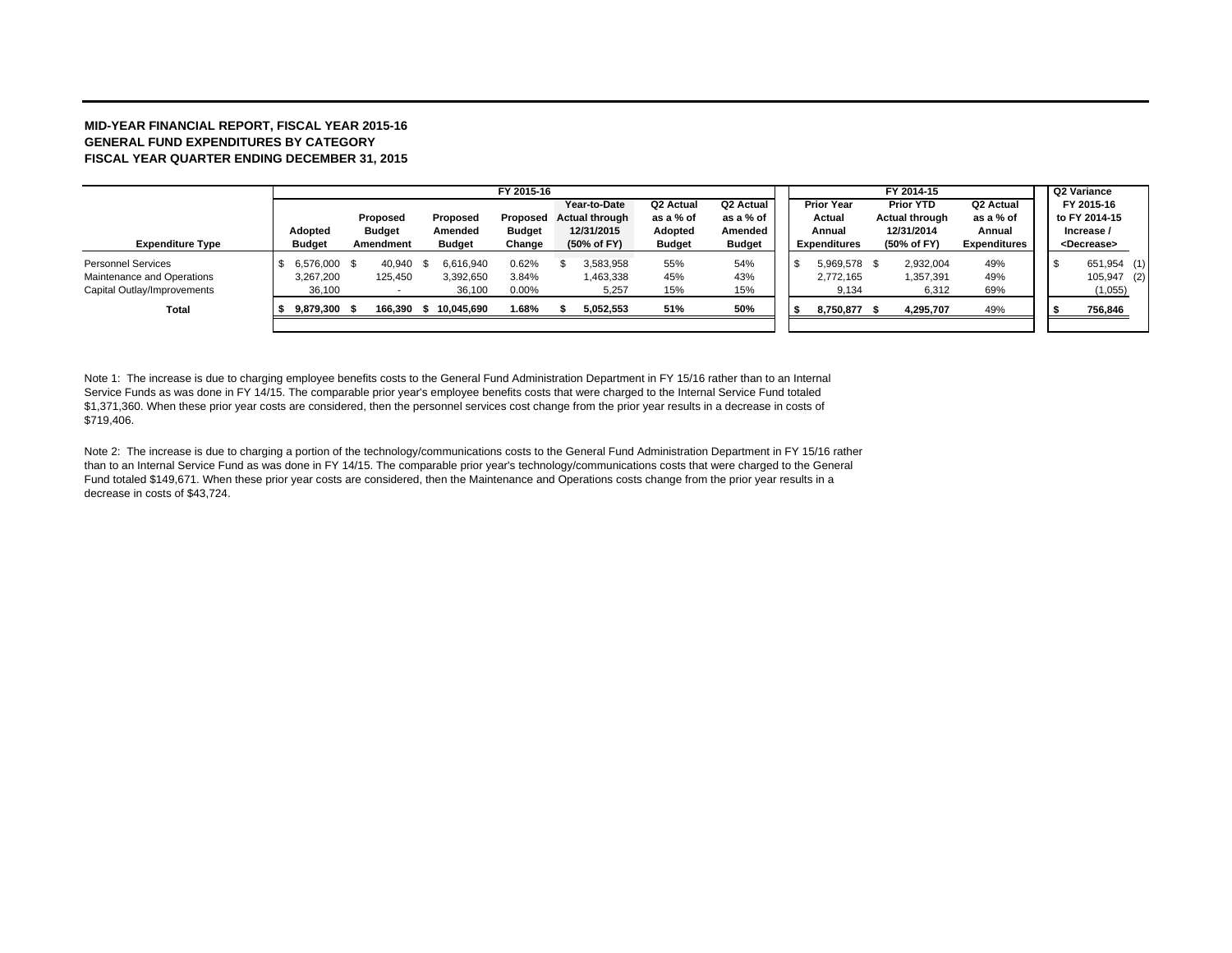# **MID-YEAR FINANCIAL REPORT, FISCAL YEAR 2015-16 SPENDABLE FUND BALANCE - FISCAL YEAR CHANGE THROUGH THE FISCAL YEAR QUARTER ENDING DECEMBER 31, 2015**

| \$<br>1<br><b>General Fund</b><br>2,004,315<br>\$<br>\$<br>712,778<br>3<br><b>Emergency Reserve Fund</b><br>8,996,969<br>8,996,969<br>5<br><b>Economic Development Fund</b><br>249,556<br>228,814<br>11,250,840<br><b>Subtotal General Funds</b><br>9,938,561<br>11<br><b>Streets Fund</b><br>1,313<br>68,362<br>12<br>272,264<br>Measure M2<br>360,441<br>15<br>71,590<br><b>Air Quality Fund</b><br>76,810<br>16<br><b>PEG Fund</b><br>181,417<br>186,525<br>20<br><b>Asset Seizure Fund</b><br>38,518<br>31,782<br>21<br><b>Public Safety Augmentation Fund</b><br>53,553<br>62,736<br>22<br>Supplemental Law Enforcement Fund<br>42,487<br>62,130<br>23<br>SVC Authority for Abandoned Vehicles<br>25,851<br>25,934<br>33<br>Park Development Fund<br>43,689<br>43,830<br>38<br>SA Housing Entity Fund<br>536,961<br>622,827<br>1,267,643<br><b>Subtotal Special Revenue Funds</b><br>1,541,377<br>35<br>Capital Outlay Reserve Fund<br>4,701,378<br>4,480,205<br>36<br>One-Time Projects Fund<br>681,459<br>661,851<br><b>Subtotal Capital Projects Funds</b><br>5,382,837<br>5,142,056<br>50<br><b>Water Fund</b><br>1,284,351<br>848,395<br>55<br>3,787,494<br>Water Capital reserve Fund<br>3,760,944<br><b>Subtotal Water Related Funds</b><br>5,071,845<br>4,609,339<br>52<br>Sewer Fund<br>966,702<br>957,922<br>56<br>Sewer Capital Reserve Fund<br>2,816,992<br>2,729,908<br>3,783,694<br><b>Subtotal Sewer Related Funds</b><br>3,687,830<br>466,696<br>60<br>Risk Management/Insurance<br>(364, 859)<br>61<br><b>Employee Benefits Fund</b><br>40,929<br>41,558<br>62<br>Building Maintenance & Replacement Fund<br>824,861<br>827,503<br>63<br>Vehicle Replacement Fund<br>863,537<br>948,464<br>64<br>583,668<br><b>Technology Replacement Fund</b><br>607,126<br><b>Subtotal Internal Service Funds Funds</b><br>2,779,691<br>2,059,792<br>Total All Funds \$<br>29,536,550<br>\$<br>26,978,955<br>\$ |        |                   | Balance   | <b>Balance</b> | FY Change<br>through |
|-------------------------------------------------------------------------------------------------------------------------------------------------------------------------------------------------------------------------------------------------------------------------------------------------------------------------------------------------------------------------------------------------------------------------------------------------------------------------------------------------------------------------------------------------------------------------------------------------------------------------------------------------------------------------------------------------------------------------------------------------------------------------------------------------------------------------------------------------------------------------------------------------------------------------------------------------------------------------------------------------------------------------------------------------------------------------------------------------------------------------------------------------------------------------------------------------------------------------------------------------------------------------------------------------------------------------------------------------------------------------------------------------------------------------------------------------------------------------------------------------------------------------------------------------------------------------------------------------------------------------------------------------------------------------------------------------------------------------------------------------------------------------------------------------------------------------------------------------------------------------------------------------------------------------|--------|-------------------|-----------|----------------|----------------------|
|                                                                                                                                                                                                                                                                                                                                                                                                                                                                                                                                                                                                                                                                                                                                                                                                                                                                                                                                                                                                                                                                                                                                                                                                                                                                                                                                                                                                                                                                                                                                                                                                                                                                                                                                                                                                                                                                                                                         | Fund # | <b>Fund Title</b> | 6/30/2015 | 12/31/2015     | 12/31/2015           |
|                                                                                                                                                                                                                                                                                                                                                                                                                                                                                                                                                                                                                                                                                                                                                                                                                                                                                                                                                                                                                                                                                                                                                                                                                                                                                                                                                                                                                                                                                                                                                                                                                                                                                                                                                                                                                                                                                                                         |        |                   |           |                | (1, 291, 537)        |
|                                                                                                                                                                                                                                                                                                                                                                                                                                                                                                                                                                                                                                                                                                                                                                                                                                                                                                                                                                                                                                                                                                                                                                                                                                                                                                                                                                                                                                                                                                                                                                                                                                                                                                                                                                                                                                                                                                                         |        |                   |           |                |                      |
|                                                                                                                                                                                                                                                                                                                                                                                                                                                                                                                                                                                                                                                                                                                                                                                                                                                                                                                                                                                                                                                                                                                                                                                                                                                                                                                                                                                                                                                                                                                                                                                                                                                                                                                                                                                                                                                                                                                         |        |                   |           |                | (20, 742)            |
|                                                                                                                                                                                                                                                                                                                                                                                                                                                                                                                                                                                                                                                                                                                                                                                                                                                                                                                                                                                                                                                                                                                                                                                                                                                                                                                                                                                                                                                                                                                                                                                                                                                                                                                                                                                                                                                                                                                         |        |                   |           |                | (1, 312, 279)        |
|                                                                                                                                                                                                                                                                                                                                                                                                                                                                                                                                                                                                                                                                                                                                                                                                                                                                                                                                                                                                                                                                                                                                                                                                                                                                                                                                                                                                                                                                                                                                                                                                                                                                                                                                                                                                                                                                                                                         |        |                   |           |                | 67,049               |
|                                                                                                                                                                                                                                                                                                                                                                                                                                                                                                                                                                                                                                                                                                                                                                                                                                                                                                                                                                                                                                                                                                                                                                                                                                                                                                                                                                                                                                                                                                                                                                                                                                                                                                                                                                                                                                                                                                                         |        |                   |           |                | 88,177               |
|                                                                                                                                                                                                                                                                                                                                                                                                                                                                                                                                                                                                                                                                                                                                                                                                                                                                                                                                                                                                                                                                                                                                                                                                                                                                                                                                                                                                                                                                                                                                                                                                                                                                                                                                                                                                                                                                                                                         |        |                   |           |                | 5,220                |
|                                                                                                                                                                                                                                                                                                                                                                                                                                                                                                                                                                                                                                                                                                                                                                                                                                                                                                                                                                                                                                                                                                                                                                                                                                                                                                                                                                                                                                                                                                                                                                                                                                                                                                                                                                                                                                                                                                                         |        |                   |           |                | 5,108                |
|                                                                                                                                                                                                                                                                                                                                                                                                                                                                                                                                                                                                                                                                                                                                                                                                                                                                                                                                                                                                                                                                                                                                                                                                                                                                                                                                                                                                                                                                                                                                                                                                                                                                                                                                                                                                                                                                                                                         |        |                   |           |                | (6,736)              |
|                                                                                                                                                                                                                                                                                                                                                                                                                                                                                                                                                                                                                                                                                                                                                                                                                                                                                                                                                                                                                                                                                                                                                                                                                                                                                                                                                                                                                                                                                                                                                                                                                                                                                                                                                                                                                                                                                                                         |        |                   |           |                | 9,183                |
|                                                                                                                                                                                                                                                                                                                                                                                                                                                                                                                                                                                                                                                                                                                                                                                                                                                                                                                                                                                                                                                                                                                                                                                                                                                                                                                                                                                                                                                                                                                                                                                                                                                                                                                                                                                                                                                                                                                         |        |                   |           |                | 19,643               |
|                                                                                                                                                                                                                                                                                                                                                                                                                                                                                                                                                                                                                                                                                                                                                                                                                                                                                                                                                                                                                                                                                                                                                                                                                                                                                                                                                                                                                                                                                                                                                                                                                                                                                                                                                                                                                                                                                                                         |        |                   |           |                | 83                   |
|                                                                                                                                                                                                                                                                                                                                                                                                                                                                                                                                                                                                                                                                                                                                                                                                                                                                                                                                                                                                                                                                                                                                                                                                                                                                                                                                                                                                                                                                                                                                                                                                                                                                                                                                                                                                                                                                                                                         |        |                   |           |                | 141                  |
|                                                                                                                                                                                                                                                                                                                                                                                                                                                                                                                                                                                                                                                                                                                                                                                                                                                                                                                                                                                                                                                                                                                                                                                                                                                                                                                                                                                                                                                                                                                                                                                                                                                                                                                                                                                                                                                                                                                         |        |                   |           |                | 85,866               |
|                                                                                                                                                                                                                                                                                                                                                                                                                                                                                                                                                                                                                                                                                                                                                                                                                                                                                                                                                                                                                                                                                                                                                                                                                                                                                                                                                                                                                                                                                                                                                                                                                                                                                                                                                                                                                                                                                                                         |        |                   |           |                | 273,734              |
|                                                                                                                                                                                                                                                                                                                                                                                                                                                                                                                                                                                                                                                                                                                                                                                                                                                                                                                                                                                                                                                                                                                                                                                                                                                                                                                                                                                                                                                                                                                                                                                                                                                                                                                                                                                                                                                                                                                         |        |                   |           |                | (221, 173)           |
|                                                                                                                                                                                                                                                                                                                                                                                                                                                                                                                                                                                                                                                                                                                                                                                                                                                                                                                                                                                                                                                                                                                                                                                                                                                                                                                                                                                                                                                                                                                                                                                                                                                                                                                                                                                                                                                                                                                         |        |                   |           |                | (19,608)             |
|                                                                                                                                                                                                                                                                                                                                                                                                                                                                                                                                                                                                                                                                                                                                                                                                                                                                                                                                                                                                                                                                                                                                                                                                                                                                                                                                                                                                                                                                                                                                                                                                                                                                                                                                                                                                                                                                                                                         |        |                   |           |                | (240, 781)           |
|                                                                                                                                                                                                                                                                                                                                                                                                                                                                                                                                                                                                                                                                                                                                                                                                                                                                                                                                                                                                                                                                                                                                                                                                                                                                                                                                                                                                                                                                                                                                                                                                                                                                                                                                                                                                                                                                                                                         |        |                   |           |                | (435, 956)           |
|                                                                                                                                                                                                                                                                                                                                                                                                                                                                                                                                                                                                                                                                                                                                                                                                                                                                                                                                                                                                                                                                                                                                                                                                                                                                                                                                                                                                                                                                                                                                                                                                                                                                                                                                                                                                                                                                                                                         |        |                   |           |                | (26, 550)            |
|                                                                                                                                                                                                                                                                                                                                                                                                                                                                                                                                                                                                                                                                                                                                                                                                                                                                                                                                                                                                                                                                                                                                                                                                                                                                                                                                                                                                                                                                                                                                                                                                                                                                                                                                                                                                                                                                                                                         |        |                   |           |                | (462,506)            |
|                                                                                                                                                                                                                                                                                                                                                                                                                                                                                                                                                                                                                                                                                                                                                                                                                                                                                                                                                                                                                                                                                                                                                                                                                                                                                                                                                                                                                                                                                                                                                                                                                                                                                                                                                                                                                                                                                                                         |        |                   |           |                | (8,780)              |
|                                                                                                                                                                                                                                                                                                                                                                                                                                                                                                                                                                                                                                                                                                                                                                                                                                                                                                                                                                                                                                                                                                                                                                                                                                                                                                                                                                                                                                                                                                                                                                                                                                                                                                                                                                                                                                                                                                                         |        |                   |           |                | (87,084)             |
|                                                                                                                                                                                                                                                                                                                                                                                                                                                                                                                                                                                                                                                                                                                                                                                                                                                                                                                                                                                                                                                                                                                                                                                                                                                                                                                                                                                                                                                                                                                                                                                                                                                                                                                                                                                                                                                                                                                         |        |                   |           |                | (95, 864)            |
|                                                                                                                                                                                                                                                                                                                                                                                                                                                                                                                                                                                                                                                                                                                                                                                                                                                                                                                                                                                                                                                                                                                                                                                                                                                                                                                                                                                                                                                                                                                                                                                                                                                                                                                                                                                                                                                                                                                         |        |                   |           |                | (831, 555)           |
|                                                                                                                                                                                                                                                                                                                                                                                                                                                                                                                                                                                                                                                                                                                                                                                                                                                                                                                                                                                                                                                                                                                                                                                                                                                                                                                                                                                                                                                                                                                                                                                                                                                                                                                                                                                                                                                                                                                         |        |                   |           |                | 629                  |
|                                                                                                                                                                                                                                                                                                                                                                                                                                                                                                                                                                                                                                                                                                                                                                                                                                                                                                                                                                                                                                                                                                                                                                                                                                                                                                                                                                                                                                                                                                                                                                                                                                                                                                                                                                                                                                                                                                                         |        |                   |           |                | 2,642                |
|                                                                                                                                                                                                                                                                                                                                                                                                                                                                                                                                                                                                                                                                                                                                                                                                                                                                                                                                                                                                                                                                                                                                                                                                                                                                                                                                                                                                                                                                                                                                                                                                                                                                                                                                                                                                                                                                                                                         |        |                   |           |                | 84,927               |
|                                                                                                                                                                                                                                                                                                                                                                                                                                                                                                                                                                                                                                                                                                                                                                                                                                                                                                                                                                                                                                                                                                                                                                                                                                                                                                                                                                                                                                                                                                                                                                                                                                                                                                                                                                                                                                                                                                                         |        |                   |           |                | 23,458               |
|                                                                                                                                                                                                                                                                                                                                                                                                                                                                                                                                                                                                                                                                                                                                                                                                                                                                                                                                                                                                                                                                                                                                                                                                                                                                                                                                                                                                                                                                                                                                                                                                                                                                                                                                                                                                                                                                                                                         |        |                   |           |                | (719,899)            |
|                                                                                                                                                                                                                                                                                                                                                                                                                                                                                                                                                                                                                                                                                                                                                                                                                                                                                                                                                                                                                                                                                                                                                                                                                                                                                                                                                                                                                                                                                                                                                                                                                                                                                                                                                                                                                                                                                                                         |        |                   |           |                | (2,557,595)          |

*Note: Spendable Fund Balance is defined as cash and current assets less current liabilities.*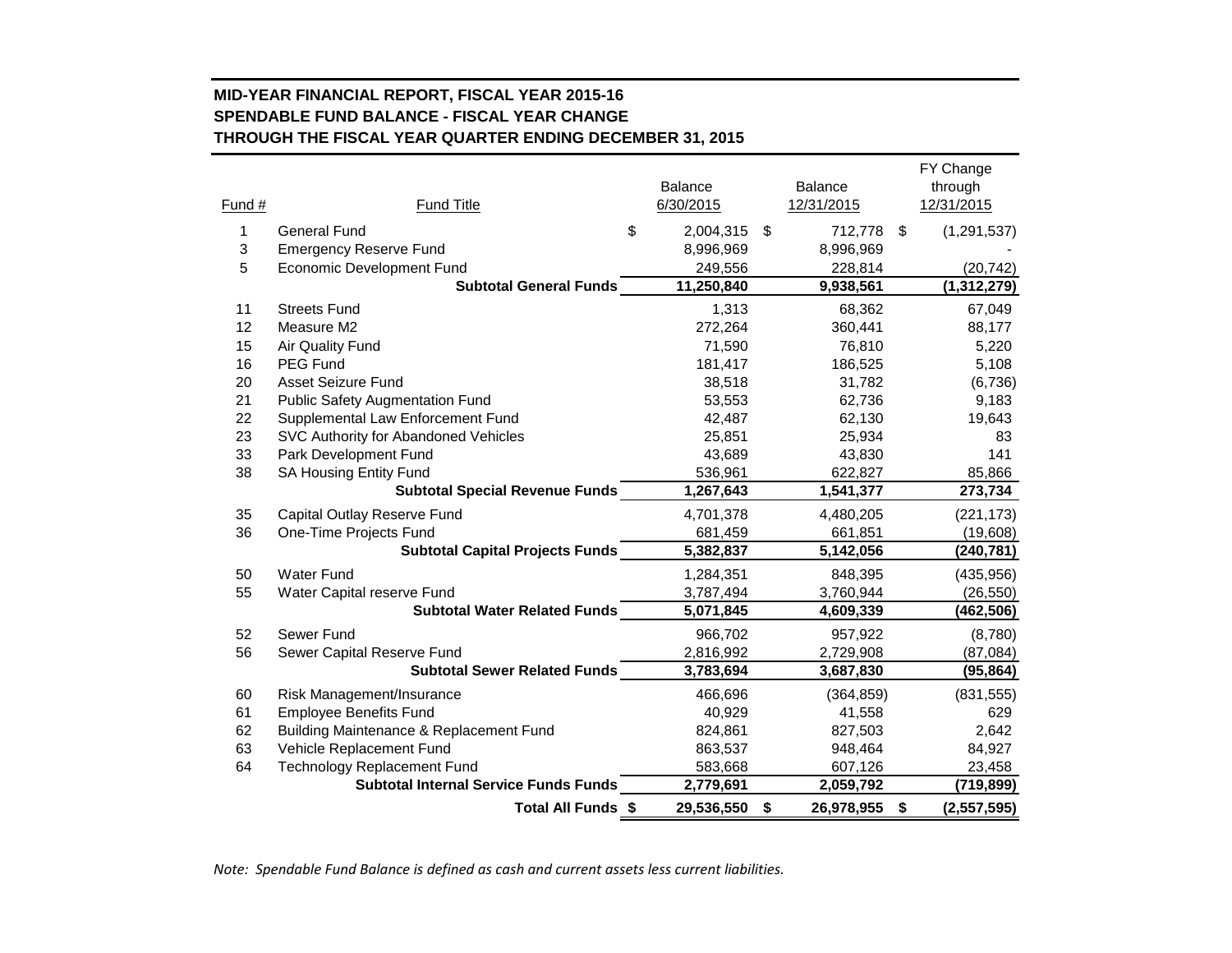

# **RESOLUTION NO. 2016-\_\_**

# **A RESOLUTION OF THE CITY COUNCIL OF THE CITY OF LA PALMA AMENDING THE FISCAL YEAR 2015-16 ADOPTED BUDGET**

**WHEREAS**, the City Manager did on March 15, 2016, present to the City Council an update of estimated revenues and expenditures for Fiscal Year 2015-16; and

**WHEREAS**, the City Council did receive information about various adjustments needed to Department and Program budgets in order to align projected expenditures and revenues with appropriations; and

**WHEREAS**, the proposed amendments to the Fiscal Year 2015-16 budget are enumerated in Exhibit A to this resolution; and

**WHEREAS**, the adopted Fiscal Year 2015-16 Budget will be revised so as to reflect each and all of the amendments which the City Council, up to the time of adoption of this Resolution, believes should be made as per Exhibit A; and

**NOW, THEREFORE**, The City Council of the City of La Palma does hereby resolve as follows:

**SECTION 1.** The amendments for the Fiscal Year 2015-16 adopted budget as so amended, modified, revised, and corrected including those changes directed by the City Council at the March 15, 2016, Council Meeting, are approved and adopted. In adopting said budget amendments, the City Council hereby approves and instructs the City Manager to implement the distribution of the salary detail, supplies and services detail, capital outlay and improvements detail, policy revisions, and contractual arrangements as necessary.

**SECTION 2.** The transfer of General Fund funds over and above the cash float reserve amount as of June 30, 2015, and as outlined in Exhibit A, as so amended, modified, revised, and corrected including those changes directed by the City Council at the March 15, 2016, Council Meeting are approved and adopted. In approving such transfers, the City Council hereby approves and instructs the City Manager to implement the transfers.

**SECTION 3**. The budget amendments for the Fiscal Year 2015-16 as now before this City Council and as enumerated in Exhibit A, and as amended, modified, revised, and corrected by the City Council and staff, in open session, shall be placed on file in the office of the City Clerk, shall be open to public inspection, and are expressly incorporated in this Resolution and made a part hereof.

> Resolution No. 2016-Page 1 of 3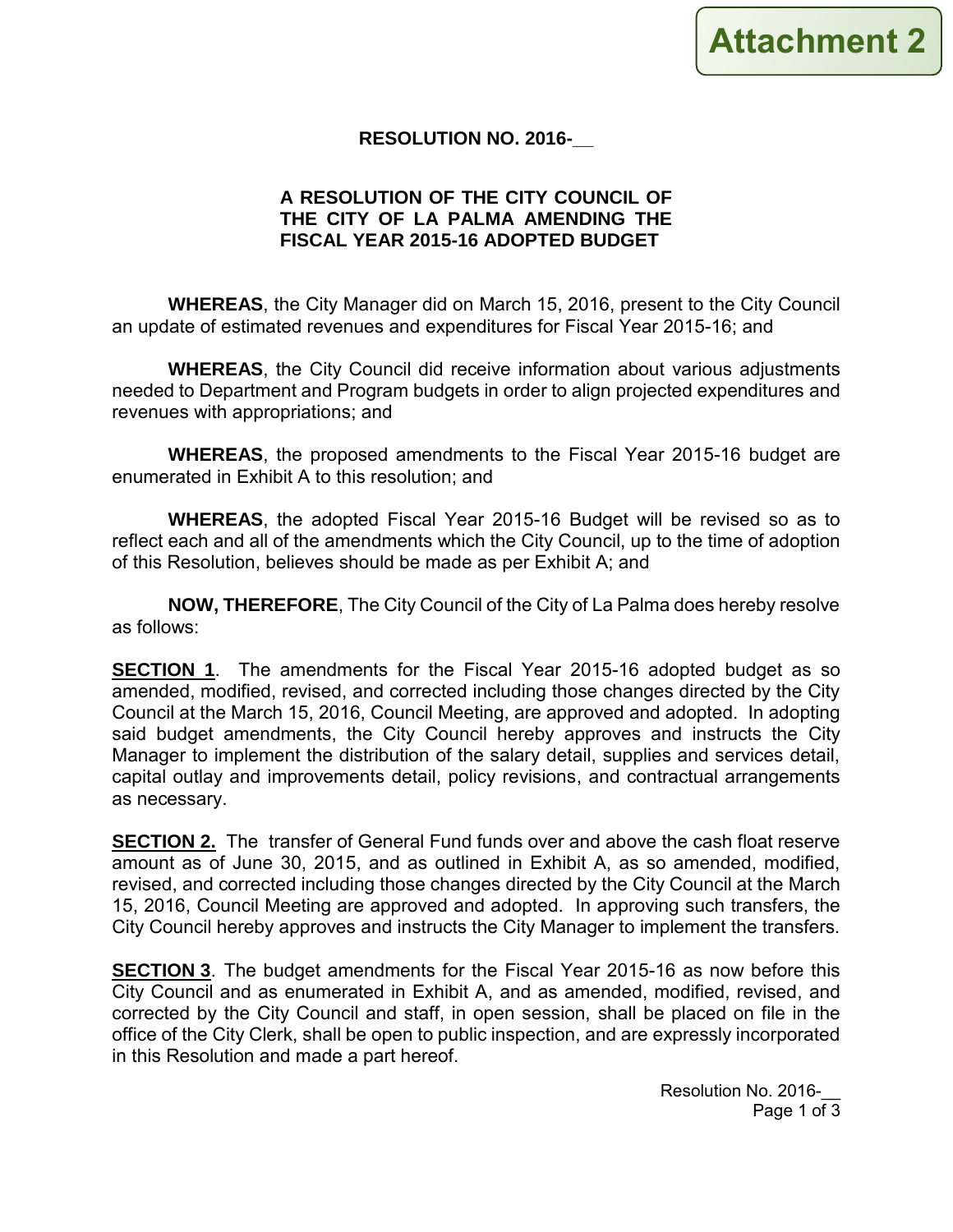**SECTION 4**. The City Manager is hereby authorized and instructed to take all steps necessary to implement this resolution.

**SECTION 5**. The City Manager, for the purpose of administrative necessity in implementing the budget, shall have the authority to transfer monies to the appropriate item, account, program, or fund to cover expenditures which have been approved by the City Council, except where such transfer is expressly prohibited in a resolution or ordinance approved by the City Council such as utility replacement funds.

**APPROVED AND ADOPTED** by the City Council of the City of La Palma at a regular meeting held on the 15th day of March 2016.

> Gerard Goedhart Mayor

 $\mathcal{L}=\mathcal{L}^{\mathcal{L}}$ 

ATTEST:

 $\mathcal{L}_\text{max}$  , where  $\mathcal{L}_\text{max}$  and  $\mathcal{L}_\text{max}$  and  $\mathcal{L}_\text{max}$ Kimberly Kenney Deputy City Clerk

> Resolution No. 2016-Page 2 of 3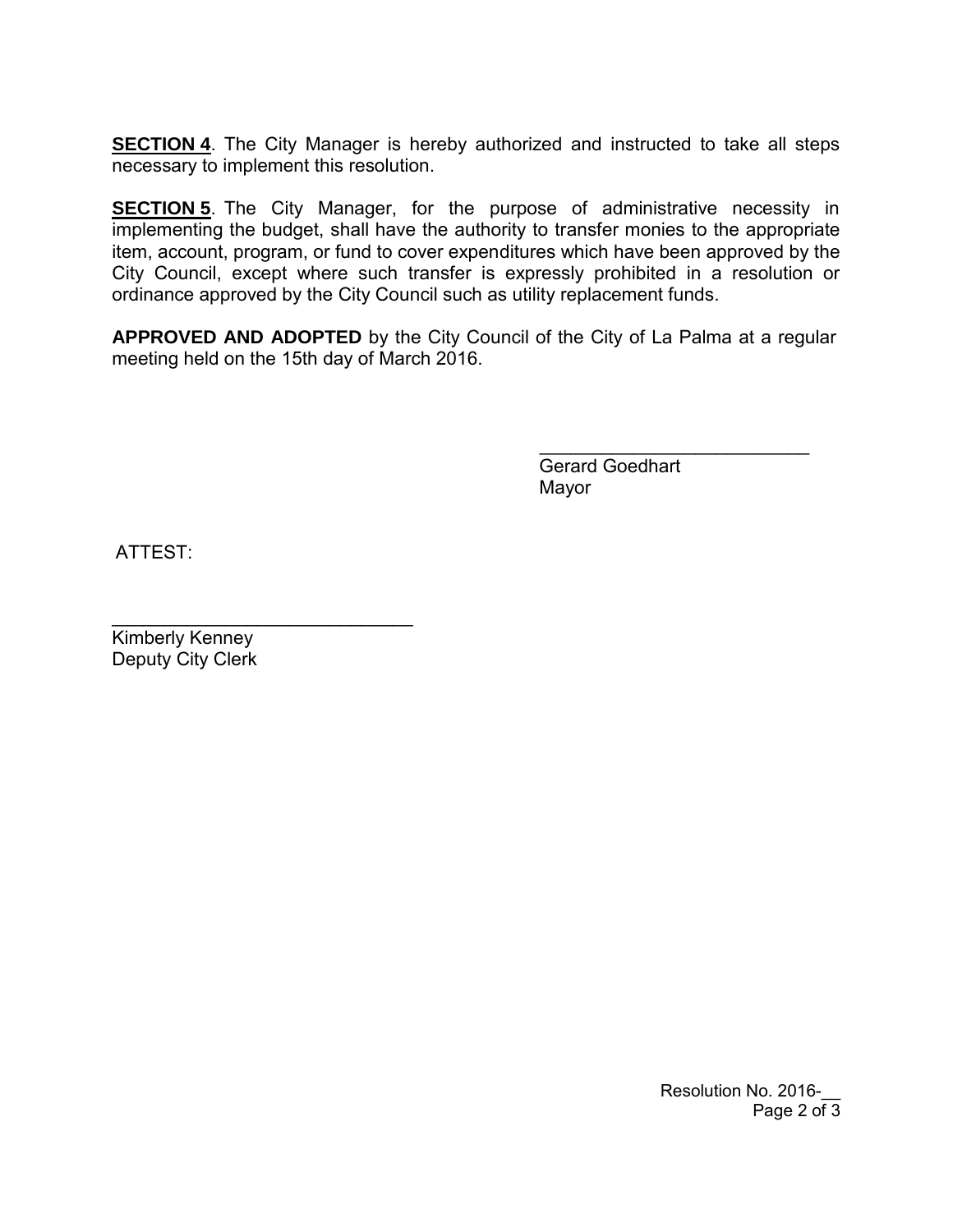STATE OF CALIFORNIA ) COUNTY OF ORANGE ) SS. CITY OF LA PALMA (1)

I, KIMBERLY KENNEY, Deputy City Clerk of the City of La Palma, California, DO HEREBY CERTIFY that the foregoing Resolution was adopted by the City Council of said City at a regular meeting of said City Council held on the 15th day of March 2016, and that it was so adopted by called vote as follows:

AYES:

NOES:

 Kimberly Kenney Deputy City Clerk

\_\_\_\_\_\_\_\_\_\_\_\_\_\_\_\_\_\_\_\_\_\_\_\_\_\_

Resolution No. 2016-Page 3 of 3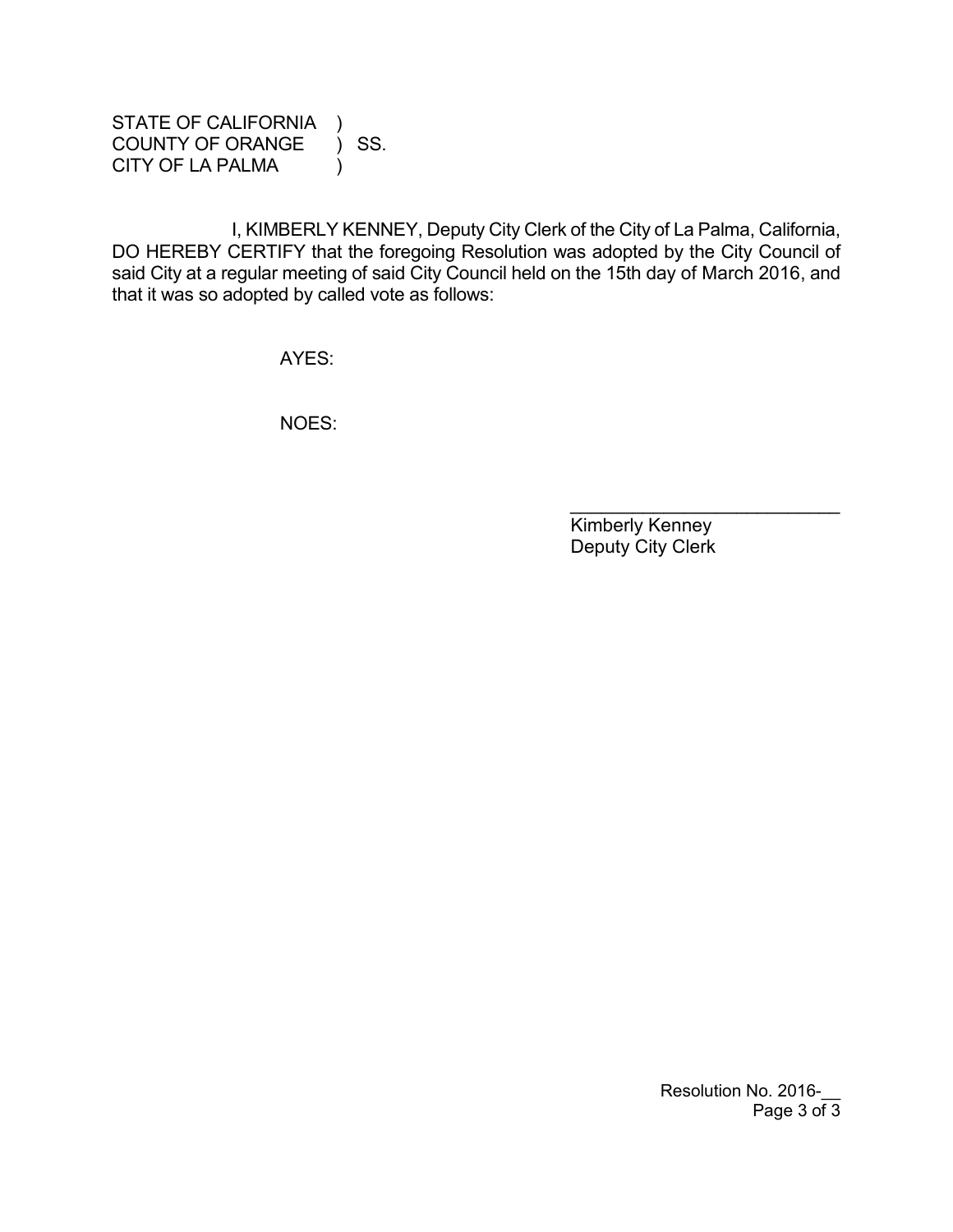

**Item Description Adopted Budget Budget Adjustment AmendedBudget Justification General Fund (001) Revenues**001 4010-00000 Property Tax - Secured Current  $\frac{1}{2}$  1,764,000 \$ 49,900 \$ 1,813,900 Revised HdL/County Estimates 001 4011-00000 Property Tax - Secured Homeowner  $\frac{12,300}{9}$  12,300 \$ 1,200 \$ 13,500 Revised HdL/County Estimates 001 4012-00000 Property Tax - Secured Public Utility 36,700 \$ 900 \$ 37,600 Revised HdL/County Estimates 001 4013-00000 Property Tax - Secured Supplemental Roll  $$51,000 $2,100 $5,100$  Revised HdL/County Estimates 001 4014-00000 Property Tax - VLF In-Lieu 1,305,700 \$ 24,300 \$ 1,330,000 Revised HdL/County Estimates 001 4020-00000 Property Tax - Unsecured Current  $$71,300 $$  (1,200) \$70,100 Trending Lower 001 4022-00000 Property Tax - Unsecured Prior Year 5 4,000 \$ 300 \$ 1,300 Trending Higher 001 4030-00000 Property Tax - Miscellaneous 3 30.500 \$ 800 \$ 21,300 Trending Higher 001 4040-00000 Property Transfer Tax  $$ 49,000 $ 500 $ 49,500$  Trending Higher 001 4050-00000 Sales Tax 2,083,200 \$ (624,200) \$ 1,547,000 \$ Revised HdL Estimates \$226,000 clawback 1,547,000 expected in FY 2014-15 taken in FY 2015-16 001 4051-00000 Sales & Use Tax 60 1 200 1 3 739,200 \$ 739,200 (79,200) \$ 661,000 Revised HdL Estimates 001 4060-00000 Utility Users Tax 1,139,300 \$ 1,139,300 \$ 1,149,300 Trending Higher 001 4072-00000 Residual Property Tax 133,900 \$ 66,100 \$ 200,000 Trending Higher 001 4081-00000 Franchise Fees 317,000 \$ (12,000) \$ 305,000 Trending Lower 001 4083-00000 Transient Occupancy Tax 345,000 \$ (45,000) \$ 300,000 Trending Lower 001 4101-00000 Business Licenses 181,000 \$ 181,000 \$ 195,000 Trending Higher 001 4103-00000 Building Permits 63,200 \$ 14,800 \$ 78,000 Trending Higher 001 4104-00000 Plumbing Permits 9,000 \$ 3,000 \$ 12,000 \$ Trending Higher 001 4105-00000 Electrical Permits 29,400 \$ 1,400 \$ 30,800 Trending Higher 001 11.200 \$ 4106-00000 Mechanical Permits 11.200 \$ 6,800 \$ 18,000 Trending Higher 001 4107-00000 Grading Permits - \$ 3,000 \$ 3,000 New projects 001 4301-00000 Plan Check Fees 32,000 \$ (2,000) \$ 30,000 Trending Lower 001 4302-00000 Building Issuance Fees 5 12,000 \$ (1,800) \$ 10,200 Trending Lower 001 4304-00000 Precise Plans/Conditional Use Permits/Variances \$ 10,000 \$ (5,900) \$ 4,100 Trending Lower 001 4305-00000 Environmental Reviews - \$ 6,000 \$ 6,000 \$ Trending Higher 001 4307-00000 Parcelization, Zone Change, GO 5 410,000 \$ 10,000 Trending Higher 001 4308-00000 Miscellaneous Planning 1,000 \$ 28,000 \$ 28,000 \$ 29,000 Projected Business Use Changed 001 1315-00000 Landscape Maintenance 1 1 \$ 3,100 \$ (1,600) \$ 1,500 Trending Lower<br>001 14402-35010 Day Camp Program 1 1 \$ 95,000 \$ (10,000) \$ 85,000 Trending Lower 001 4402-35010 Day Camp Program 95 05,000 \$ (10,000) \$ 85,000 Trending Lower 001 4403-34020 July 4th Distance Run 18,500 \$ 18,500 \$ (2,700) \$ 15,800 Actuals Lower 001 4410-34030 La Palma Days 17,000 \$ 2,500 \$ 19,500 Actuals Higher 001 4505-00000 Code Enforcement Citations 1,000 \$ (800) \$ 200 Trending Lower 001 4705-00000 AB 939 25,100 \$ 25,100 \$ 50,200 To Collect for 14/15 001 4800-00000 Loan Repayments - \$ 67,000 \$ 67,000 Unisource Loan Payment from ROPS 15-16A RPTTF **\$ (448,700)**

**Total General Fund Revenues 10,382,600 \$ (448,700) \$ 9,933,900 \$** 

**Expenditures**

**Administration/Administrative Services**City Council City Council

**Fund**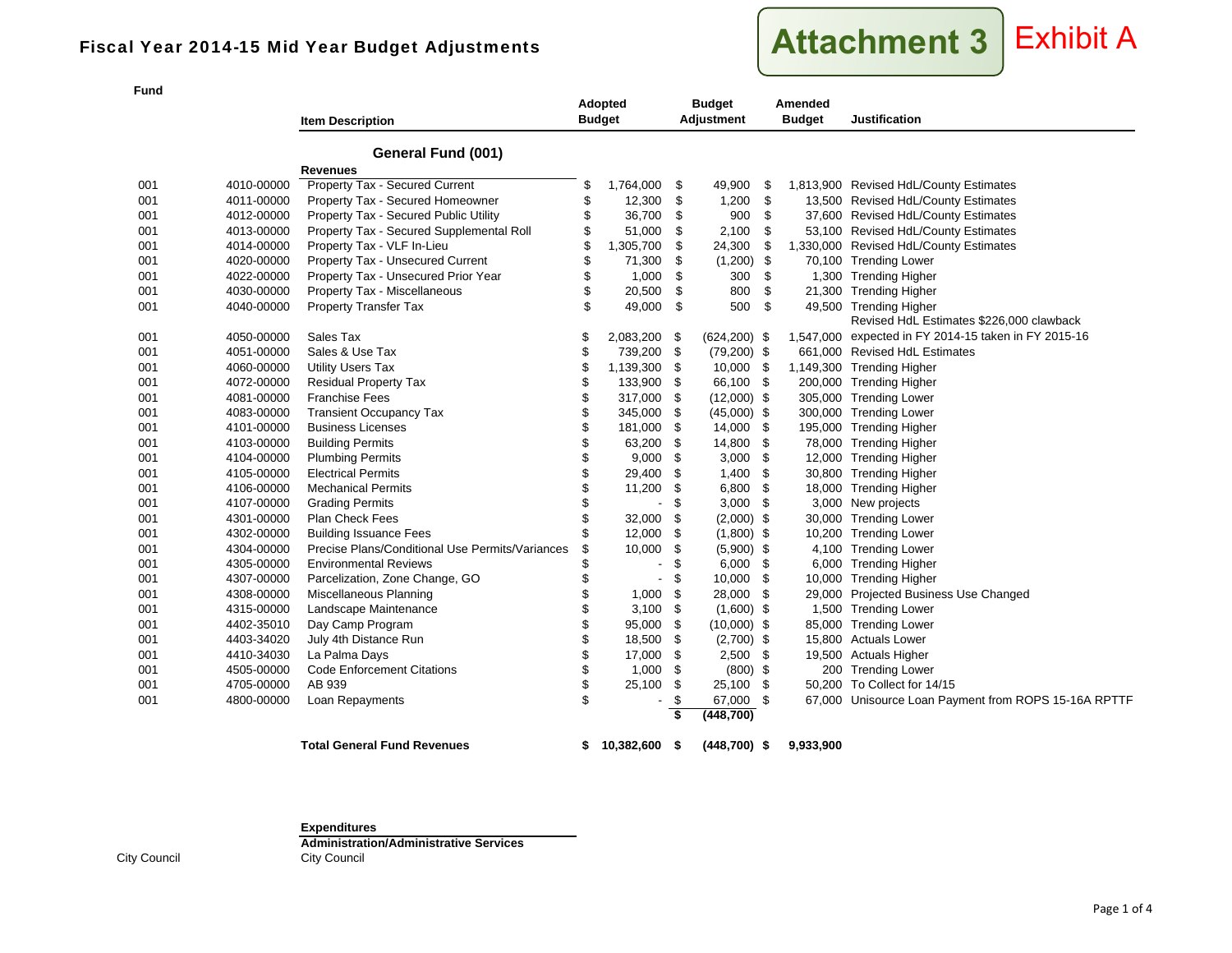| <b>Fund</b>                    |                          |                                                        |                |                     |      |                        |  |               |                                                                  |
|--------------------------------|--------------------------|--------------------------------------------------------|----------------|---------------------|------|------------------------|--|---------------|------------------------------------------------------------------|
|                                |                          |                                                        | <b>Adopted</b> |                     |      | <b>Budget</b>          |  | Amended       |                                                                  |
|                                |                          | <b>Item Description</b>                                | <b>Budget</b>  |                     |      | <b>Adjustment</b>      |  | <b>Budget</b> | <b>Justification</b>                                             |
| 001-110                        | 6200-00000               | Meetings/Training                                      | \$             | 7,000               | \$   | $(2,500)$ \$           |  |               | 4,500 Elimination of Americana Awards                            |
| 001-110                        | 6220-00000               | <b>Publications and Dues</b>                           | \$             | 8,600 \$            |      | 7,400 \$               |  |               | 16,000 Reinstate League of California Cities Membership          |
|                                |                          |                                                        |                |                     |      |                        |  |               |                                                                  |
| <b>City Manager</b>            |                          | City Manager                                           |                |                     |      |                        |  |               |                                                                  |
| 001-120                        | 5640-00000               | Retirement                                             | \$             | $12,000$ \$         |      | $4,300$ \$             |  |               | 16,300 New City Manager in Tier 1                                |
| 001-120                        | 6000-00000               | <b>Professional Services</b>                           | \$             |                     | - \$ | 55,300 \$              |  |               | 55,300 Public Engagement Consultant                              |
|                                |                          |                                                        |                |                     |      |                        |  |               |                                                                  |
| <b>City Attorney</b>           |                          | <b>City Attorney</b>                                   |                |                     |      |                        |  |               |                                                                  |
| 001-130                        | 6010-00000               | <b>Legal Services</b>                                  | \$             | 38,250 \$           |      | 20,050 \$              |  |               | 58,300 Labor Attorney Expenses Trending Higher                   |
|                                |                          |                                                        |                |                     |      |                        |  |               |                                                                  |
| <b>Administrative Services</b> |                          | <b>Administrative Services</b>                         |                |                     |      |                        |  |               |                                                                  |
| 001-140                        | 5010-00000               | Salaries - Full Time                                   | \$             | 97,800 \$           |      | $(24,200)$ \$          |  |               | 73,600 Vacancy/Salary Savings                                    |
| 001-140                        | 5640-00000               | Retirement                                             | \$             | 10,700              | \$   | $(1,100)$ \$           |  |               | 9,600 Salary Savings                                             |
| 001-140                        | 5910-00000               | Cell Phone Allowance                                   | \$             | $1,000$ \$          |      | $(300)$ \$             |  |               | 700 Vacancy Savings                                              |
| 001-140                        | 6520-00000               | Postage                                                | \$             | 20,600 \$           |      | $6,500$ \$             |  |               | 27,100 Trending Higher                                           |
|                                |                          |                                                        |                |                     |      |                        |  |               |                                                                  |
| <b>City Clerk</b>              |                          | <b>City Clerk</b>                                      |                |                     |      |                        |  |               |                                                                  |
| 001-150<br>001-150             | 5010-00000               | Salaries - Full Time<br>Retirement                     | \$             | 81,400 \$           | \$   | $(9,680)$ \$           |  |               | 71,720 Vacancy/Salary Savings                                    |
| 001-150                        | 5640-00000<br>6220-00000 | <b>Municipal Code Update</b>                           | \$             | 8,900<br>$2,900$ \$ |      | $(400)$ \$<br>6,500 \$ |  |               | 8,500 Salary Savings<br>9,400 Larger than normal # of Ordinances |
|                                |                          |                                                        |                |                     |      |                        |  |               |                                                                  |
| Accounting                     |                          | Accounting                                             |                |                     |      |                        |  |               |                                                                  |
| 001-160                        | 5010-00000               | Salaries - Full Time                                   | \$             | 151,500 \$          |      | $(9,680)$ \$           |  |               | 141,820 Vacancy/Salary Savings                                   |
| 001-160                        | 5500-00000               | Overtime                                               | \$             | 4,600 \$            |      | $900 \, \text{S}$      |  |               | 5,500 Conversion/Long Term Leave                                 |
| 001-160                        | 5640-00000               | Retirement                                             | \$             | 16,600 \$           |      | $(400)$ \$             |  |               | 16,200 Salary Savings                                            |
| 001-160                        | 6000-00000               | <b>Professional Services</b>                           | \$             | 118,600 \$          |      | 30,000 \$              |  |               | 148,600 Accounting Services due to Vacancy                       |
|                                |                          |                                                        |                |                     |      |                        |  |               |                                                                  |
| Human Resources                |                          | Human Resources                                        |                |                     |      |                        |  |               |                                                                  |
| 001-170                        | 5750-00000               | <b>Conversion/Termination Pay</b>                      | \$             | 357,000 \$          |      | 100,000 \$             |  |               | 457,000 Large # of Long Term Employees Exited                    |
|                                |                          |                                                        |                |                     |      |                        |  |               |                                                                  |
| Technology &                   |                          |                                                        |                |                     |      |                        |  |               |                                                                  |
| Communications                 |                          | <b>Administrative Services</b>                         |                |                     |      |                        |  |               |                                                                  |
| 001-180                        | 5300                     | Overtime                                               | \$             | $1,100$ \$          |      | $(1,100)$ \$           |  |               | - Reduction due to Labor Negotiations                            |
|                                |                          | <b>Subtotal Administration/Administrative Services</b> |                |                     | s    | 181,590                |  |               |                                                                  |
|                                |                          | <b>Police</b>                                          |                |                     |      |                        |  |               |                                                                  |
| Police Admin                   |                          | Administration                                         |                |                     |      |                        |  |               |                                                                  |
| 001-210                        | 5230-00000               | Uniform                                                | \$             | $900 \text{ }$ \$   |      | $(300)$ \$             |  |               | 600 Vacancy Savings                                              |
| 001-210                        | 5300-00000               | Overtime                                               | \$             | 800                 | -\$  | $(800)$ \$             |  |               | - Trending Lower                                                 |
| 001-210                        | 5640-00000               | Retirement                                             | \$             | 37,500              | \$   | $(12,800)$ \$          |  |               | 24,700 Vacancy Savings                                           |
| 001-210                        | 5620-00000               | <b>Medical Dental Vision</b>                           | \$             | 23,200              | \$   | $(3,800)$ \$           |  |               | 20,900 Vacancy Savings                                           |
| 001-210                        | 5910-00000               | Cell Phone Allowance                                   | \$             | 900                 | \$   | $(400)$ \$             |  |               | 500 Vacancy Savings                                              |
| 001-210                        | 6200-00000               | Meetings and Trainings                                 | \$             | 4,100               | \$   | $(1,000)$ \$           |  |               | 3,100 Vacancy Savings                                            |
| 001-210                        | 6010-00000               | Legal                                                  | \$             | 500 \$              |      | $(500)$ \$             |  |               | - Vacancy Savings                                                |
|                                |                          |                                                        |                |                     |      |                        |  |               |                                                                  |
| <b>Police Operations</b>       |                          |                                                        |                |                     |      |                        |  |               |                                                                  |
| 001-220                        | 6000-00000               | <b>Professional Services</b>                           | \$             | 81,800 \$           |      | $(10,000)$ \$          |  |               | 71.800 Contract lower than estimated                             |
|                                |                          |                                                        |                |                     |      |                        |  |               |                                                                  |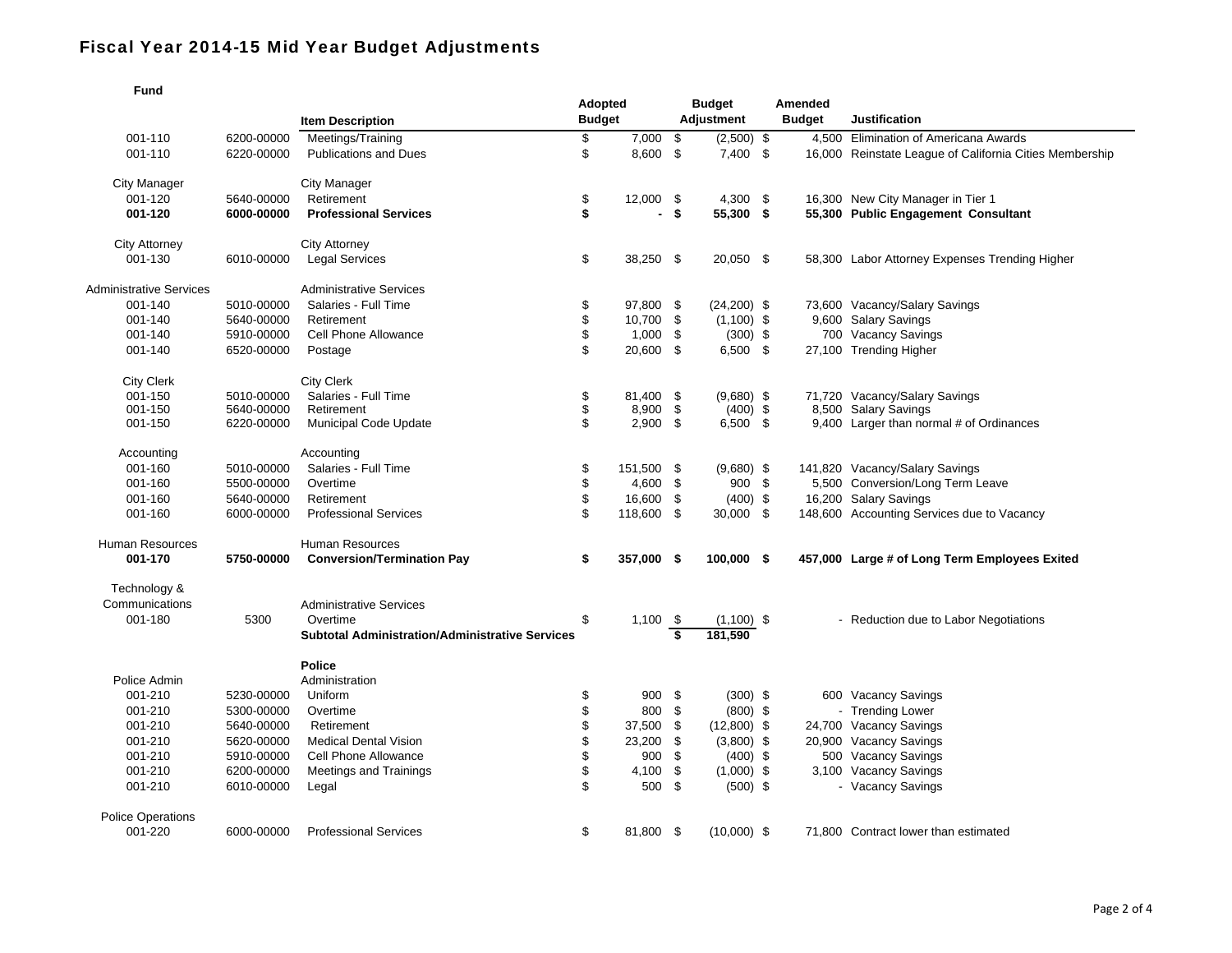| <b>Fund</b>            |            |                                                      | Adopted<br><b>Budget</b> |                         | <b>Budget</b> | Amended<br><b>Budget</b> |  | <b>Justification</b>                                 |
|------------------------|------------|------------------------------------------------------|--------------------------|-------------------------|---------------|--------------------------|--|------------------------------------------------------|
|                        |            | <b>Item Description</b>                              |                          |                         | Adjustment    |                          |  |                                                      |
| <b>Police Patrol</b>   |            | Patrol                                               |                          |                         |               |                          |  |                                                      |
| 001-235                | 6000-00000 | <b>Professional Services</b>                         | \$<br>33,800 \$          |                         | $3,500$ \$    |                          |  | 37,300 Moved from Asset Forfeiture (Blood Tests)     |
| 001-235                | 7330-00000 | <b>Special Departmental Supplies</b>                 | \$<br>7,400 \$           |                         | $1,000$ \$    |                          |  | 8.400 Moved from Asset Forfeiture                    |
| 001-235                | 7410-00000 | Range Fees                                           | \$<br>200                | -\$                     | $2,100$ \$    |                          |  | 2.300 Moved from Asset Forfeiture                    |
| <b>Police Services</b> |            | Services                                             |                          |                         |               |                          |  |                                                      |
| 001-240                | 6000-00000 | <b>Professional Services</b>                         | \$<br>21,600 \$          |                         | $5,000$ \$    |                          |  | 26,600 Higher than normal Police Recruitments        |
| Police Investigations  |            | Investigations                                       |                          |                         |               |                          |  |                                                      |
| 001-260                | 7500       | <b>Evidence &amp; Property Control</b>               | \$                       | -\$                     | $1,800$ \$    |                          |  | 1.800 Moved from Asset Forfeiture                    |
|                        |            | <b>Subtotal Police</b>                               |                          | $\overline{\mathbf{s}}$ | (16, 200)     |                          |  |                                                      |
|                        |            | <b>Community Development</b>                         |                          |                         |               |                          |  |                                                      |
| Planning               |            | Planning                                             |                          |                         |               |                          |  |                                                      |
| 001-540                | 6530-00000 | Advertising                                          | \$<br>1,500              | - \$                    | $1,000$ \$    |                          |  | 2,500 Actuals Higher                                 |
|                        |            | <b>Subtotal Community Development</b>                |                          | s                       | 1,000         |                          |  |                                                      |
|                        |            | <b>Subtotal General Fund Expenditure Adjustments</b> |                          | \$                      | 166,390       |                          |  |                                                      |
|                        |            | <b>Transfers Out</b>                                 |                          |                         |               |                          |  |                                                      |
|                        |            | 6.4% of Revenues                                     | \$<br>610,100 \$         |                         | $(28,800)$ \$ |                          |  | 581.300 Transfer Reduced due to decrease in Revenues |
|                        |            | <b>Total General Fund Expenditure Adjustments</b>    |                          | \$                      | 137,590       |                          |  |                                                      |
|                        |            | Revised FY 2014-15 Surplus (Deficit)                 |                          |                         |               |                          |  |                                                      |
|                        |            | <b>Revised Revenues</b>                              | 9,933,900                |                         |               |                          |  |                                                      |
|                        |            | <b>Revised Expenditures</b>                          | 10,045,690               |                         |               |                          |  |                                                      |
|                        |            | <b>Revised Transfer</b>                              | 581,300                  |                         |               |                          |  | Balance after Transfer to COR \$331,300              |
|                        |            | General Fund Labor Savings                           | 81,000                   |                         |               |                          |  |                                                      |
|                        |            | Revised FY 2014-15 Surplus (Deficit)                 | \$<br>(612,090)          |                         |               |                          |  |                                                      |

Recommend that balance of transfer after \$250,000 transfer to COR remain in General Fund to reduce deficit to \$280,790

#### **Streets Fund (011)**

|     |            | <b>Revenues</b>                              |    |                          |            |         |                                               |
|-----|------------|----------------------------------------------|----|--------------------------|------------|---------|-----------------------------------------------|
| 011 | 4208-00000 | State Gas Tax Section 2103                   |    | 73.900 \$                | 600 \$     |         | 74,500 Revised Projections from State         |
|     | 4210-00000 | State Gas Tax Section 2105                   | S  | 93.100 \$                | $3,600$ \$ |         | 96,700 Revised Projections from State         |
|     | 4211-00000 | State Gas Tax Section 2106                   | S  | 52.800 \$                | $(800)$ \$ |         | 52,000 Revised Projections from State         |
|     | 4212-00000 | State Gas Tax Section 2107                   | \$ | 127.400 \$               | $6,800$ \$ |         | 134,200 Revised Projections from State        |
|     |            | <b>Total Streets Fund Revenue Adjustment</b> |    | 347.200                  | 10,200     | 357,400 |                                               |
|     |            | Measure M Funds (012)                        |    |                          |            |         |                                               |
|     |            | <b>Revenues</b>                              |    |                          |            |         |                                               |
| 011 | 4224-00000 | Measure M2 Comp Grant (OCTA)                 |    | $\overline{\phantom{a}}$ | 750.000    |         | 750,000 Corrections from Capital to Measure M |